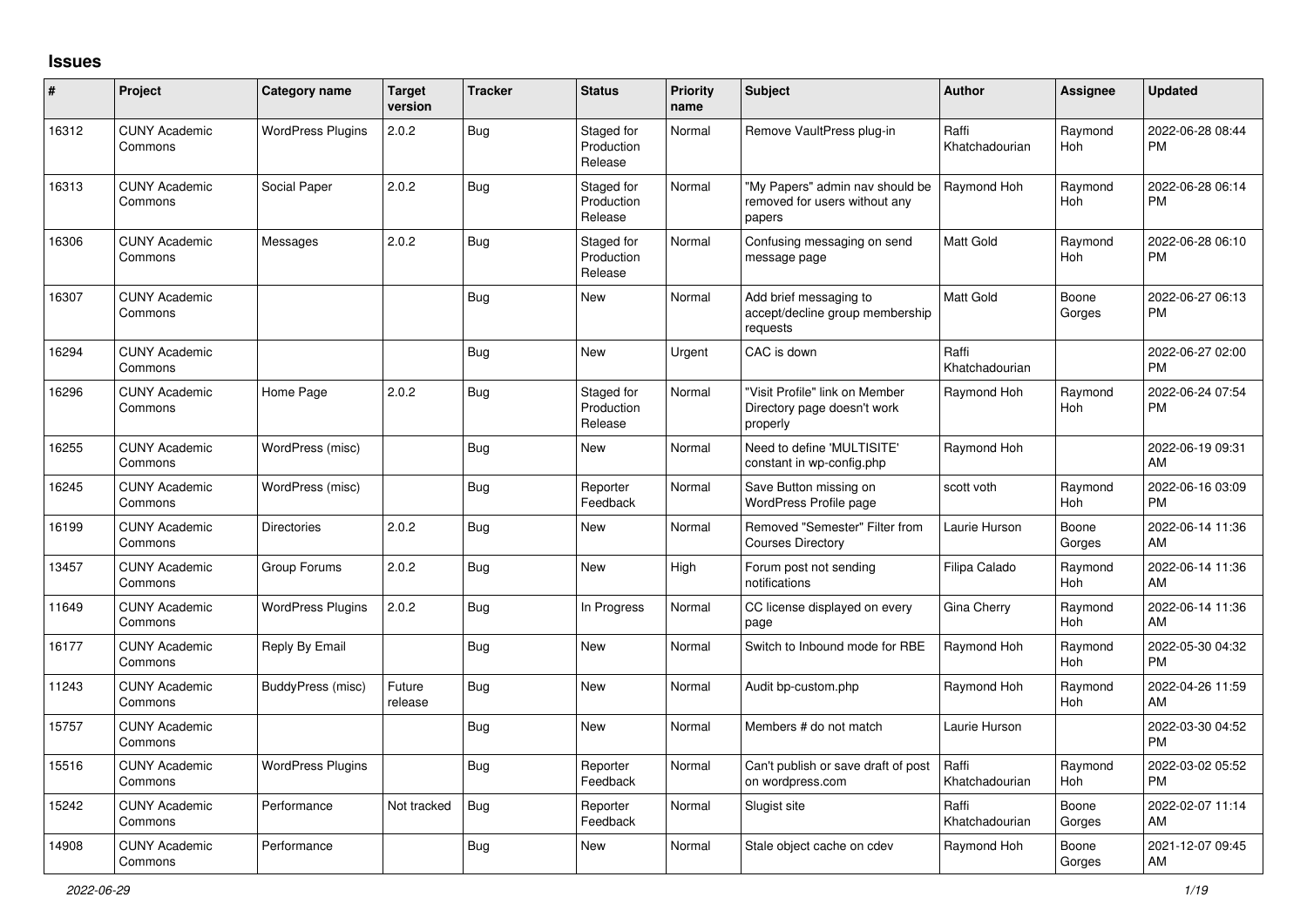| #     | Project                         | <b>Category name</b>       | Target<br>version | <b>Tracker</b> | <b>Status</b>        | <b>Priority</b><br>name | Subject                                                                                       | <b>Author</b>           | <b>Assignee</b> | <b>Updated</b>                |
|-------|---------------------------------|----------------------------|-------------------|----------------|----------------------|-------------------------|-----------------------------------------------------------------------------------------------|-------------------------|-----------------|-------------------------------|
| 14987 | <b>CUNY Academic</b><br>Commons | <b>WordPress Plugins</b>   | Future<br>release | Bug            | <b>New</b>           | Normal                  | Elementor update causes<br>database freeze-up                                                 | <b>Boone Gorges</b>     | Boone<br>Gorges | 2021-11-29 12:02<br><b>PM</b> |
| 13331 | <b>CUNY Academic</b><br>Commons | Site cloning               | Future<br>release | Bug            | New                  | Normal                  | Combine Site Template and<br>Clone operations                                                 | <b>Boone Gorges</b>     | Jeremy Felt     | 2021-11-19 12:39<br><b>PM</b> |
| 14940 | <b>CUNY Academic</b><br>Commons |                            |                   | Bug            | <b>New</b>           | Normal                  | Discrepancy between Commons<br>profile "sites" and actual # of sites                          | Laurie Hurson           |                 | 2021-11-08 11:09<br>AM        |
| 14936 | <b>CUNY Academic</b><br>Commons |                            |                   | <b>Bug</b>     | <b>New</b>           | Normal                  | Commons websites blocked by<br>SPS campus network                                             | Laurie Hurson           |                 | 2021-11-03 03:57<br><b>PM</b> |
| 14792 | <b>CUNY Academic</b><br>Commons |                            |                   | <b>Bug</b>     | <b>New</b>           | Normal                  | Inconsistent email notifications<br>from gravity forms                                        | Raffi<br>Khatchadourian |                 | 2021-10-04 01:50<br><b>PM</b> |
| 14629 | <b>CUNY Academic</b><br>Commons |                            | Not tracked       | Bug            | Reporter<br>Feedback | Normal                  | Possible Post Order Bug?                                                                      | <b>Syelle Graves</b>    |                 | 2021-09-14 10:47<br>AM        |
| 13949 | <b>CUNY Academic</b><br>Commons |                            | Not tracked       | Bug            | New                  | Normal                  | Continued debugging of runaway<br>MySQL connections                                           | Matt Gold               | Boone<br>Gorges | 2021-09-14 10:42<br>AM        |
| 14496 | <b>CUNY Academic</b><br>Commons | Domain Mapping             | Future<br>release | Bug            | <b>New</b>           | Normal                  | Mapped domain SSO uses<br>third-party cookies                                                 | Raymond Hoh             | Raymond<br>Hoh  | 2021-05-24 04:03<br><b>PM</b> |
| 14483 | <b>CUNY Academic</b><br>Commons | WordPress - Media          | Not tracked       | Bug            | Reporter<br>Feedback | Normal                  | Wordpress PDF Embed Stopped<br>Working after JITP Media Clone                                 | <b>Patrick DeDauw</b>   | Boone<br>Gorges | 2021-05-20 01:51<br><b>PM</b> |
| 14113 | <b>CUNY Academic</b><br>Commons | WordPress (misc)           | Future<br>release | Bug            | Hold                 | Normal                  | Block Editor Not Working on this<br>page - Json error                                         | scott voth              | Boone<br>Gorges | 2021-03-05 11:01<br>AM        |
| 13430 | <b>CUNY Academic</b><br>Commons | Reply By Email             | Not tracked       | <b>Bug</b>     | New                  | Normal                  | Delay in RBE                                                                                  | <b>Luke Waltzer</b>     | Raymond<br>Hoh  | 2020-10-13 11:16<br>AM        |
| 13328 | <b>CUNY Academic</b><br>Commons | Group Forums               | Not tracked       | <b>Bug</b>     | Reporter<br>Feedback | Normal                  | cross-posting in two related<br>groups                                                        | Marilyn Weber           | Raymond<br>Hoh  | 2020-09-15 10:39<br><b>PM</b> |
| 12436 | <b>CUNY Academic</b><br>Commons |                            | Not tracked       | Bug            | Assigned             | Normal                  | Nightly system downtime                                                                       | <b>Boone Gorges</b>     |                 | 2020-08-01 09:30<br>AM        |
| 12573 | <b>CUNY Academic</b><br>Commons | <b>WordPress Plugins</b>   | Future<br>release | Bug            | <b>New</b>           | Normal                  | <b>CommentPress Core Issues</b>                                                               | scott voth              |                 | 2020-03-24 04:32<br><b>PM</b> |
| 12438 | <b>CUNY Academic</b><br>Commons | Courses                    | Not tracked       | Bug            | <b>New</b>           | Normal                  | Site appearing twice                                                                          | Laurie Hurson           | Boone<br>Gorges | 2020-02-18 01:34<br><b>PM</b> |
| 12360 | <b>CUNY Academic</b><br>Commons | <b>WordPress Themes</b>    | Not tracked       | <b>Bug</b>     | Reporter<br>Feedback | Normal                  | site just says "DANTE We are<br>currently in maintenance mode,<br>please check back shortly." | Marilyn Weber           |                 | 2020-02-04 12:13<br><b>PM</b> |
| 12198 | <b>CUNY Academic</b><br>Commons |                            | Not tracked       | Bug            | Reporter<br>Feedback | Normal                  | Duplicate listing in My Sites                                                                 | Tom Harbison            |                 | 2019-12-09 05:50<br>PM        |
| 11971 | <b>CUNY Academic</b><br>Commons | <b>Email Notifications</b> | Future<br>release | <b>Bug</b>     | Reporter<br>Feedback | Low                     | Pictures obscured in emailed post   Marilyn Weber<br>notifications                            |                         | Raymond<br>Hoh  | 2019-11-21 01:14<br><b>PM</b> |
| 11879 | <b>CUNY Academic</b><br>Commons |                            | Not tracked       | Bug            | New                  | Normal                  | Hypothesis comments appearing<br>on multiple, different pdfs across<br>blogs                  | Laurie Hurson           | Laurie Hurson   | 2019-09-19 02:39<br><b>PM</b> |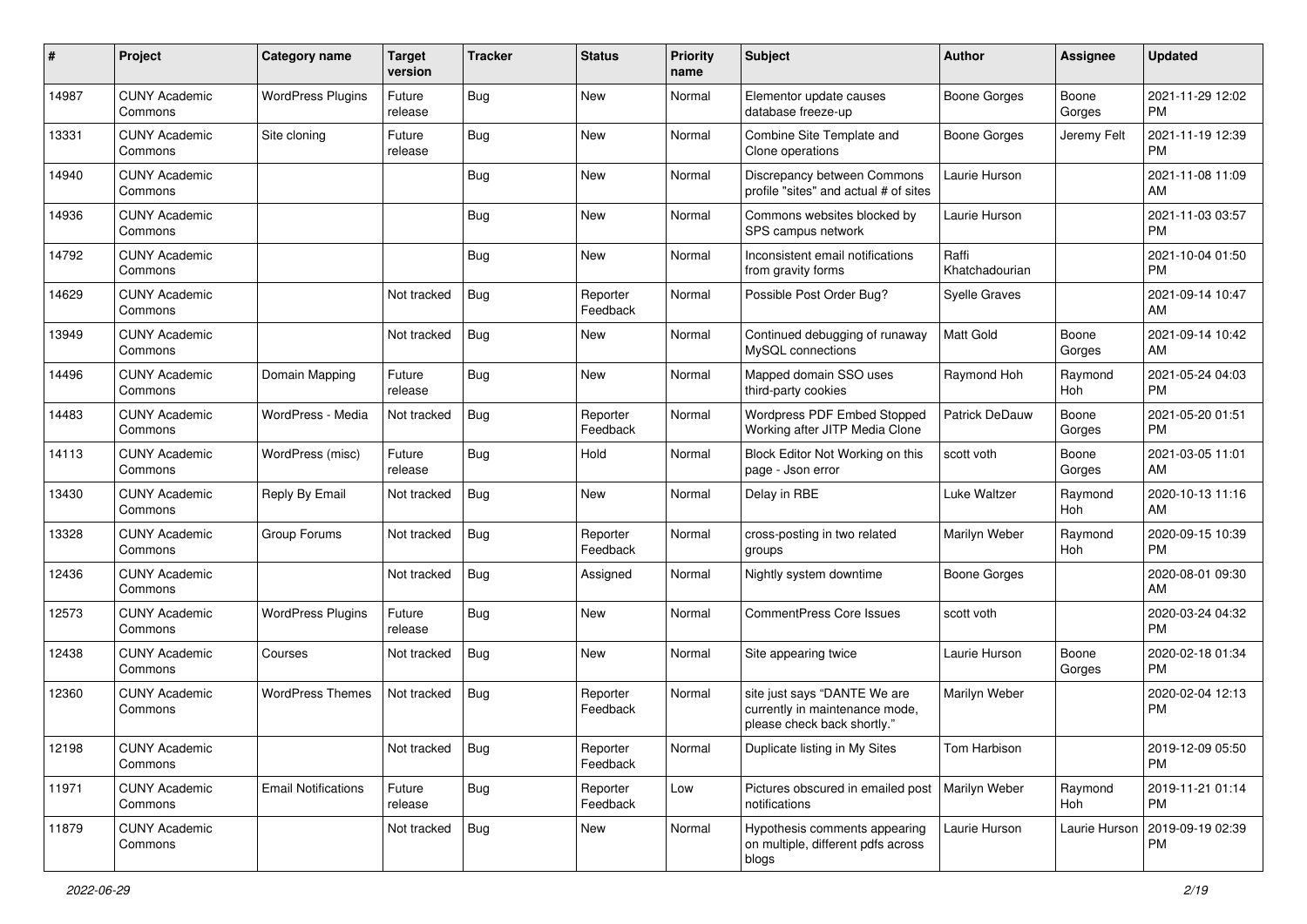| #     | Project                         | <b>Category name</b>       | <b>Target</b><br>version | <b>Tracker</b> | <b>Status</b>        | <b>Priority</b><br>name | Subject                                                                                                      | <b>Author</b>       | <b>Assignee</b>     | <b>Updated</b>                |
|-------|---------------------------------|----------------------------|--------------------------|----------------|----------------------|-------------------------|--------------------------------------------------------------------------------------------------------------|---------------------|---------------------|-------------------------------|
| 10678 | <b>CUNY Academic</b><br>Commons |                            | Not tracked              | Bug            | Reporter<br>Feedback | High                    | Newsletter Plugin Not Sending<br><b>Out Newsletters</b>                                                      | Mark Webb           | Boone<br>Gorges     | 2019-09-16 09:38<br>PM        |
| 11556 | <b>CUNY Academic</b><br>Commons | Courses                    | Not tracked              | <b>Bug</b>     | Reporter<br>Feedback | Normal                  | Instructor name given in course<br>listing                                                                   | Tom Harbison        |                     | 2019-06-25 04:12<br><b>PM</b> |
| 11415 | <b>CUNY Academic</b><br>Commons | <b>WordPress Plugins</b>   | Not tracked              | Bug            | Reporter<br>Feedback | Normal                  | <b>Blog Subscriptions in Jetpack</b>                                                                         | Laurie Hurson       |                     | 2019-05-14 10:34<br>AM        |
| 11392 | <b>CUNY Academic</b><br>Commons |                            | Future<br>release        | Bug            | New                  | Normal                  | Migrate users away from<br><b>StatPress</b>                                                                  | <b>Boone Gorges</b> |                     | 2019-04-23 03:53<br><b>PM</b> |
| 11120 | <b>CUNY Academic</b><br>Commons | <b>WordPress Plugins</b>   | Not tracked              | Bug            | Reporter<br>Feedback | Normal                  | Events Manager Events Not<br>Showing Up                                                                      | Mark Webb           |                     | 2019-02-27 04:10<br><b>PM</b> |
| 11024 | <b>CUNY Academic</b><br>Commons | WordPress (misc)           | Future<br>release        | Bug            | New                  | Normal                  | Subsites should not show "you<br>should update your .htaccess<br>now" notice after permalink setting<br>save | <b>Boone Gorges</b> |                     | 2019-01-28 01:35<br><b>PM</b> |
| 10794 | <b>CUNY Academic</b><br>Commons | Performance                | Not tracked              | Bug            | <b>New</b>           | Normal                  | Memcached connection<br>occasionally breaks                                                                  | <b>Boone Gorges</b> | Boone<br>Gorges     | 2018-12-06 03:30<br><b>PM</b> |
| 10769 | <b>CUNY Academic</b><br>Commons | <b>WordPress Themes</b>    | Not tracked              | <b>Bug</b>     | Reporter<br>Feedback | Normal                  | 2011 Theme Sidebar                                                                                           | Mark Webb           |                     | 2018-12-04 04:09<br><b>PM</b> |
| 9926  | <b>CUNY Academic</b><br>Commons | <b>WordPress Plugins</b>   | Future<br>release        | Bug            | New                  | Normal                  | twitter-mentions-as-comments<br>cron jobs can run long                                                       | <b>Boone Gorges</b> | Boone<br>Gorges     | 2018-10-24 12:34<br><b>PM</b> |
| 9289  | <b>CUNY Academic</b><br>Commons | <b>WordPress Plugins</b>   | Future<br>release        | Bug            | Reporter<br>Feedback | Normal                  | Email Users Plugin                                                                                           | Laurie Hurson       | Boone<br>Gorges     | 2018-10-24 12:34<br><b>PM</b> |
| 10262 | <b>CUNY Academic</b><br>Commons |                            | Not tracked              | Bug            | Reporter<br>Feedback | Normal                  | Newsletter Plugin: Broken Image<br>at Bottom of All Newsletters                                              | Mark Webb           | Raymond<br>Hoh      | 2018-08-30 05:17<br><b>PM</b> |
| 9979  | <b>CUNY Academic</b><br>Commons | <b>Email Notifications</b> | Not tracked              | Bug            | Reporter<br>Feedback | Normal                  | Reports of slow email activation<br>emails                                                                   | <b>Matt Gold</b>    | Boone<br>Gorges     | 2018-08-29 09:40<br><b>PM</b> |
| 10040 | <b>CUNY Academic</b><br>Commons | WordPress (misc)           | Not tracked              | Bug            | Reporter<br>Feedback | Normal                  | User doesn't see full list of themes                                                                         | Matt Gold           | Boone<br>Gorges     | 2018-07-25 10:12<br>AM        |
| 9515  | <b>CUNY Academic</b><br>Commons | <b>WordPress Plugins</b>   | Not tracked              | <b>Bug</b>     | Reporter<br>Feedback | Normal                  | Text to Speech plugin - "More<br>Slowly" checkbox not working                                                | scott voth          | Boone<br>Gorges     | 2018-06-13 02:26<br><b>PM</b> |
| 9835  | <b>CUNY Academic</b><br>Commons | Group Forums               | Future<br>release        | Bug            | Assigned             | Normal                  | add a "like" function?                                                                                       | Marilyn Weber       | <b>Erik Trainer</b> | 2018-06-05 01:49<br><b>PM</b> |
| 7981  | <b>CUNY Academic</b><br>Commons | Social Paper               | Future<br>release        | Bug            | New                  | Normal                  | Social Paper comments should<br>not go to spam                                                               | <b>Luke Waltzer</b> | Boone<br>Gorges     | 2018-04-16 03:52<br>PM        |
| 7663  | <b>CUNY Academic</b><br>Commons | Social Paper               | Future<br>release        | Bug            | New                  | Normal                  | Social Paper notifications not<br>formatted correctly on secondary<br>sites                                  | Boone Gorges        | Boone<br>Gorges     | 2018-04-16 03:52<br><b>PM</b> |
| 7022  | <b>CUNY Academic</b><br>Commons | Announcements              | Future<br>release        | Bug            | New                  | Normal                  | Sitewide announcements should<br>be displayed on, and dismissable<br>from, mapped domains                    | <b>Boone Gorges</b> | Boone<br>Gorges     | 2018-03-22 10:18<br>AM        |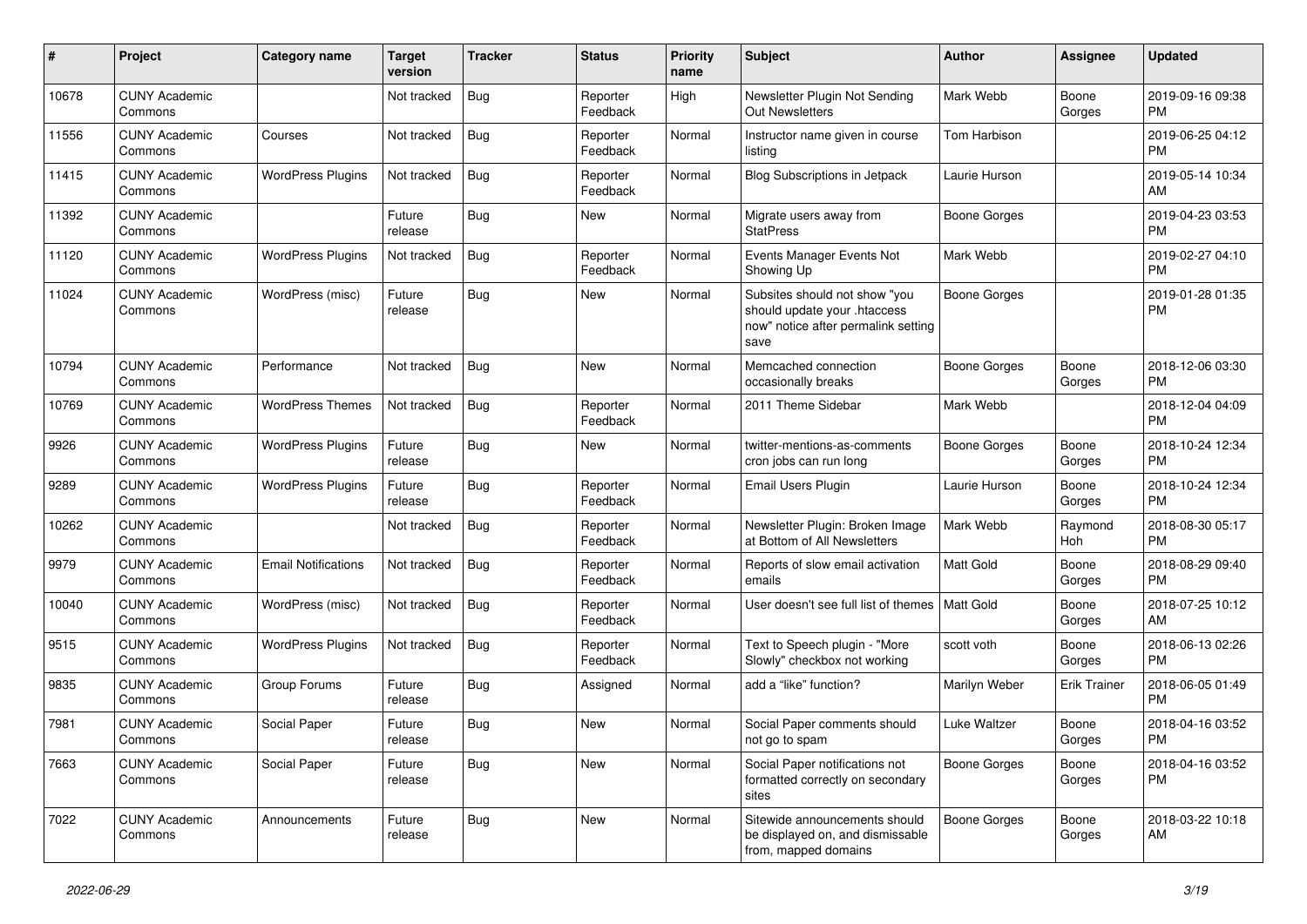| $\#$ | Project                         | Category name             | <b>Target</b><br>version | <b>Tracker</b> | <b>Status</b>        | <b>Priority</b><br>name | <b>Subject</b>                                                                                  | <b>Author</b>       | Assignee            | <b>Updated</b>                |
|------|---------------------------------|---------------------------|--------------------------|----------------|----------------------|-------------------------|-------------------------------------------------------------------------------------------------|---------------------|---------------------|-------------------------------|
| 9346 | <b>CUNY Academic</b><br>Commons | WordPress (misc)          | Not tracked              | <b>Bug</b>     | New                  | Normal                  | Clone cetls.bmcc.cuny.edu for<br>development                                                    | Owen Roberts        | Raymond<br>Hoh      | 2018-03-06 05:35<br><b>PM</b> |
| 8991 | <b>CUNY Academic</b><br>Commons | Reply By Email            | Not tracked              | Bug            | Hold                 | Normal                  | RBE duplicate email message<br>issue                                                            | Matt Gold           | Raymond<br>Hoh      | 2018-02-18 08:53<br><b>PM</b> |
| 9060 | <b>CUNY Academic</b><br>Commons | Commons In A Box          | Not tracked              | <b>Bug</b>     | Hold                 | Normal                  | Problems with CBox image library<br>upload                                                      | Lisa Rhody          | Raymond<br>Hoh      | 2018-01-10 03:26<br>PM        |
| 8992 | <b>NYCDH Community</b><br>Site  |                           |                          | <b>Bug</b>     | Assigned             | Normal                  | Multiple RBE error reports                                                                      | Matt Gold           | Raymond<br>Hoh      | 2017-12-11 05:43<br><b>PM</b> |
| 8675 | <b>CUNY Academic</b><br>Commons | <b>User Onboarding</b>    | Future<br>release        | Bug            | Reporter<br>Feedback | Low                     | Add new User search screen calls<br>for the input of email address but<br>doesn't work with one | Paul Hebert         | Boone<br>Gorges     | 2017-10-11 11:17<br>AM        |
| 8440 | <b>CUNY Academic</b><br>Commons | Onboarding                | Not tracked              | Bug            | <b>New</b>           | Normal                  | <b>Create Test Email Accounts for</b><br><b>Onboarding Project</b>                              | Stephen Real        | <b>Stephen Real</b> | 2017-08-01 09:49<br>PM        |
| 7928 | <b>CUNY Academic</b><br>Commons | Group Forums              | Not tracked              | <b>Bug</b>     | New                  | Normal                  | Duplicate Forum post                                                                            | Luke Waltzer        | Raymond<br>Hoh      | 2017-04-11 09:27<br>PM        |
| 6356 | <b>CUNY Academic</b><br>Commons | <b>WordPress Plugins</b>  | Future<br>release        | <b>Bug</b>     | Reporter<br>Feedback | Low                     | Should Subscribe2 be<br>deprecated?                                                             | <b>Luke Waltzer</b> |                     | 2017-03-20 12:20<br><b>PM</b> |
| 6995 | <b>CUNY Academic</b><br>Commons | Home Page                 | Not tracked              | Bug            | Assigned             | Normal                  | member filter on homepage not<br>working                                                        | Matt Gold           | Raymond<br>Hoh      | 2016-12-11 09:46<br>PM        |
| 6644 | <b>CUNY Academic</b><br>Commons |                           | Not tracked              | <b>Bug</b>     | Reporter<br>Feedback | High                    | White Screen at Login Pge                                                                       | Luke Waltzer        | Raymond<br>Hoh      | 2016-11-21 10:34<br>PM        |
| 6755 | <b>CUNY Academic</b><br>Commons | WordPress (misc)          | Future<br>release        | <b>Bug</b>     | New                  | Normal                  | Cannot Deactivate Plugin                                                                        | Laura Kane          |                     | 2016-11-16 01:12<br><b>PM</b> |
| 6749 | <b>CUNY Academic</b><br>Commons | Events                    | Future<br>release        | Bug            | <b>New</b>           | Low                     | BPEO iCal request can trigger<br>very large number of DB queries                                | Boone Gorges        | Raymond<br>Hoh      | 2016-11-15 10:09<br><b>PM</b> |
| 6671 | <b>CUNY Academic</b><br>Commons | Reply By Email            | Not tracked              | <b>Bug</b>     | Assigned             | Normal                  | "Post too often" RBE error<br>message                                                           | Matt Gold           | Raymond<br>Hoh      | 2016-11-11 09:55<br>AM        |
| 5268 | <b>CUNY Academic</b><br>Commons | Group Forums              | Future<br>release        | Bug            | Assigned             | Normal                  | Long-time to post to multiple<br>groups                                                         | Luke Waltzer        | Daniel Jones        | 2016-09-07 06:31<br><b>PM</b> |
| 5827 | <b>CUNY Academic</b><br>Commons | <b>Public Portfolio</b>   | Future<br>release        | Bug            | Assigned             | Normal                  | Academic Interests square<br>bracket links not working                                          | scott voth          | Chris Stein         | 2016-08-11 11:59<br>PM        |
| 5691 | <b>CUNY Academic</b><br>Commons | <b>Blogs (BuddyPress)</b> | Future<br>release        | <b>Bug</b>     | Assigned             | High                    | Differing numbers on Sites display                                                              | Matt Gold           | Raymond<br>Hoh      | 2016-06-13 01:37<br>PM        |
| 4438 | <b>CUNY Academic</b><br>Commons | Events                    | Future<br>release        | <b>Bug</b>     | Assigned             | Normal                  | Events Calendar - Export<br><b>Recurring Events</b>                                             | scott voth          | Daniel Jones        | 2016-05-23 04:25<br>PM        |
| 5488 | <b>CUNY Academic</b><br>Commons | Social Paper              | Future<br>release        | <b>Bug</b>     | <b>New</b>           | Normal                  | Add a "last edited by" field to<br>Social Paper group directories                               | Boone Gorges        |                     | 2016-04-21 10:05<br><b>PM</b> |
| 5317 | <b>CUNY Academic</b><br>Commons | Group Blogs               | Not tracked              | <b>Bug</b>     | Reporter<br>Feedback | Normal                  | Notifications of New Post Didn't<br>Come                                                        | <b>Luke Waltzer</b> | Samantha<br>Raddatz | 2016-03-21 10:41<br><b>PM</b> |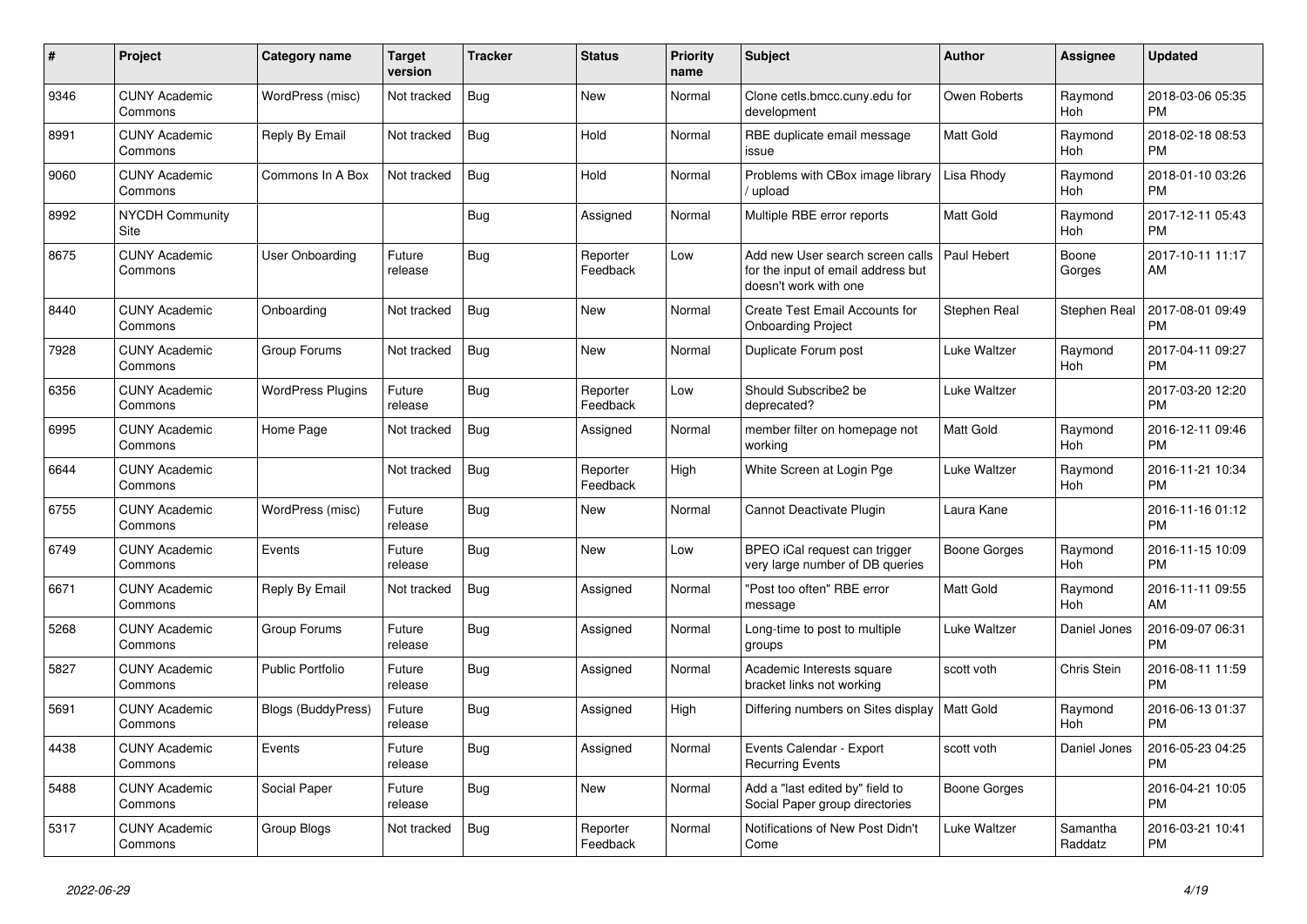| #     | Project                         | <b>Category name</b>           | Target<br>version | <b>Tracker</b> | <b>Status</b>        | <b>Priority</b><br>name | <b>Subject</b>                                                                     | <b>Author</b>           | <b>Assignee</b>     | <b>Updated</b>                |
|-------|---------------------------------|--------------------------------|-------------------|----------------|----------------------|-------------------------|------------------------------------------------------------------------------------|-------------------------|---------------------|-------------------------------|
| 5282  | <b>CUNY Academic</b><br>Commons | Social Paper                   | Future<br>release | Bug            | <b>New</b>           | Normal                  | Replying via email directs to paper   Marilyn Weber<br>but not individual comment. |                         | Raymond<br>Hoh      | 2016-03-02 01:48<br><b>PM</b> |
| 4972  | <b>CUNY Academic</b><br>Commons | Analytics                      | Not tracked       | Bug            | <b>New</b>           | Normal                  | <b>Newsletter Analytics</b>                                                        | Stephen Real            | Matt Gold           | 2015-12-09 12:54<br><b>PM</b> |
| 3939  | <b>CUNY Academic</b><br>Commons | <b>WordPress Plugins</b>       | Future<br>release | <b>Bug</b>     | Hold                 | Normal                  | Activity stream support for<br>Co-Authors Plus plugin                              | Raymond Hoh             | Raymond<br>Hoh      | 2015-11-09 06:13<br><b>PM</b> |
| 4661  | <b>CUNY Academic</b><br>Commons | User Experience                | Future<br>release | <b>Bug</b>     | Assigned             | Normal                  | Simplify Events text                                                               | <b>Matt Gold</b>        | Samantha<br>Raddatz | 2015-10-02 09:06<br><b>PM</b> |
| 4535  | <b>CUNY Academic</b><br>Commons | My Commons                     | Future<br>release | <b>Bug</b>     | <b>New</b>           | Low                     | My Commons filter issue                                                            | scott voth              | Raymond<br>Hoh      | 2015-09-01 11:17<br>AM        |
| 4388  | <b>CUNY Academic</b><br>Commons | WordPress (misc)               | Future<br>release | Bug            | Assigned             | Normal                  | Repeated request for<br>authentication.                                            | Alice.Lynn<br>McMichael | Raymond<br>Hoh      | 2015-08-11 07:35<br><b>PM</b> |
| 2167  | <b>CUNY Academic</b><br>Commons | WordPress (misc)               | Future<br>release | <b>Bug</b>     | Assigned             | Normal                  | CAC-Livestream Plugin Issues                                                       | <b>Michael Smith</b>    | Dominic<br>Giglio   | 2015-01-02 03:06<br><b>PM</b> |
| 3691  | <b>CUNY Academic</b><br>Commons | <b>WordPress Plugins</b>       | Future<br>release | <b>Bug</b>     | <b>New</b>           | Normal                  | <b>WPMU Domain Mapping</b><br>Debugging on cdev                                    | Raymond Hoh             | Matt Gold           | 2014-12-12 09:04<br>AM        |
| 3419  | <b>CUNY Academic</b><br>Commons | Group Invitations              | 1.6.14            | <b>Bug</b>     | Testing<br>Required  | Normal                  | Neatening the display of<br>messages on group requests                             | Matt Gold               | Boone<br>Gorges     | 2014-09-01 09:29<br><b>PM</b> |
| 2618  | <b>NYCDH Community</b><br>Site  |                                |                   | <b>Bug</b>     | Assigned             | Low                     | Mark blogs as spam when created<br>by users marked as spam                         | Matt Gold               | Boone<br>Gorges     | 2013-06-09 11:38<br><b>PM</b> |
| 2576  | <b>NYCDH Community</b><br>Site  |                                |                   | <b>Bug</b>     | Hold                 | Low                     | Test Next Button in Javascript<br><b>Tutorial Under Activities</b>                 | <b>Mark Newton</b>      | Alex Gil            | 2013-05-18 02:55<br><b>PM</b> |
| 16314 | <b>CUNY Academic</b><br>Commons | <b>WordPress Plugins</b>       |                   | Feature        | <b>New</b>           | Normal                  | Install Multicollab plug-in?                                                       | Raffi<br>Khatchadourian |                     | 2022-06-28 09:07<br><b>PM</b> |
| 13891 | <b>CUNY Academic</b><br>Commons | Internal Tools and<br>Workflow | 2.1.0             | Feature        | <b>New</b>           | Normal                  | Migrate automated linting to<br>GitHub Actions                                     | Boone Gorges            | Jeremy Felt         | 2022-06-28 12:21<br><b>PM</b> |
| 16290 | <b>CUNY Academic</b><br>Commons |                                |                   | Feature        | Reporter<br>Feedback | Normal                  | Add Table Of Contents Block<br>plug-in                                             | Raffi<br>Khatchadourian |                     | 2022-06-24 10:26<br>AM        |
| 15613 | <b>CUNY Academic</b><br>Commons |                                | 2.0.2             | Feature        | Reporter<br>Feedback | Normal                  | Adding "Passster" plugin                                                           | Laurie Hurson           |                     | 2022-06-14 11:36<br>AM        |
| 12121 | <b>CUNY Academic</b><br>Commons | <b>WordPress Plugins</b>       | 2.0.2             | Feature        | Reporter<br>Feedback | Normal                  | Embedding H5P Iframes on<br><b>Commons Site</b>                                    | Laurie Hurson           | Boone<br>Gorges     | 2022-06-14 11:36<br>AM        |
| 15604 | <b>CUNY Academic</b><br>Commons | <b>Email Notifications</b>     | Future<br>release | Feature        | Assigned             | Normal                  | <b>Restructure Commons Group</b><br>Digest Email Messages                          | Matt Gold               | Boone<br>Gorges     | 2022-05-26 10:45<br>AM        |
| 15194 | <b>CUNY Academic</b><br>Commons | Internal Tools and<br>Workflow | 2.1.0             | Feature        | <b>New</b>           | Normal                  | PHPCS sniff for un-restored<br>switch_to_blog() calls                              | Boone Gorges            | Jeremy Felt         | 2022-05-26 10:45<br>AM        |
| 15883 | <b>CUNY Academic</b><br>Commons |                                | 2.1.0             | Feature        | <b>New</b>           | Normal                  | Release BPGES update                                                               | Boone Gorges            | Boone<br>Gorges     | 2022-05-26 10:39<br>AM        |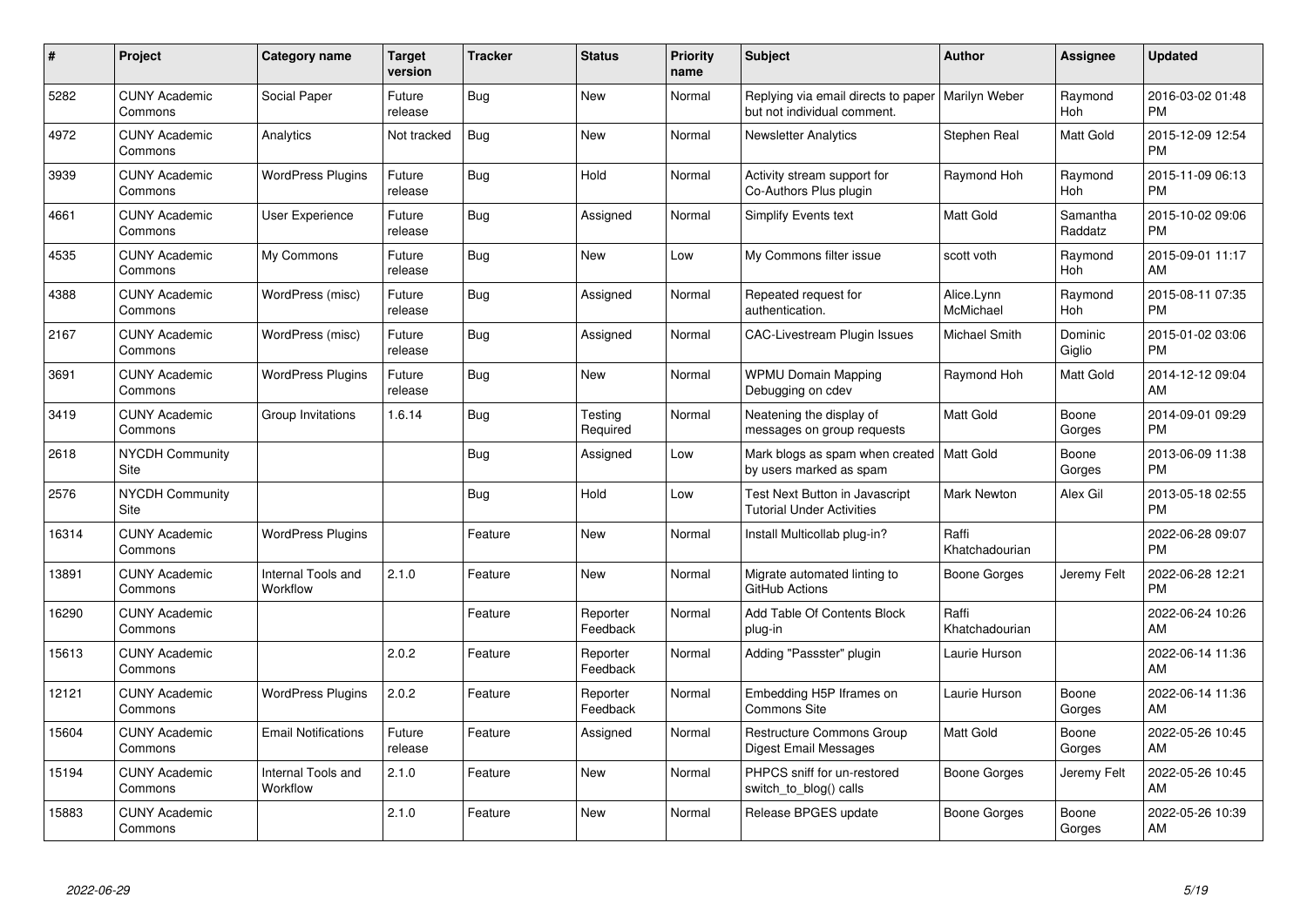| #     | Project                         | <b>Category name</b>       | <b>Target</b><br>version | <b>Tracker</b> | <b>Status</b>        | <b>Priority</b><br>name | <b>Subject</b>                                                                                | <b>Author</b>       | <b>Assignee</b>   | <b>Updated</b>                |
|-------|---------------------------------|----------------------------|--------------------------|----------------|----------------------|-------------------------|-----------------------------------------------------------------------------------------------|---------------------|-------------------|-------------------------------|
| 16092 | <b>CUNY Academic</b><br>Commons |                            | Future<br>release        | Feature        | Hold                 | Normal                  | Don't show main site in Site<br>search results                                                | Boone Gorges        | Boone<br>Gorges   | 2022-05-17 03:12<br><b>PM</b> |
| 14787 | <b>CUNY Academic</b><br>Commons | <b>Plugin Packages</b>     | Future<br>release        | Feature        | New                  | Normal                  | Creating a "Design" plugin<br>package                                                         | Laurie Hurson       | scott voth        | 2022-04-27 04:56<br><b>PM</b> |
| 10380 | <b>CUNY Academic</b><br>Commons | WordPress (misc)           | Future<br>release        | Feature        | In Progress          | Normal                  | Remove blacklisted plugins                                                                    | Boone Gorges        |                   | 2022-04-26 12:00<br><b>PM</b> |
| 8835  | <b>CUNY Academic</b><br>Commons | <b>Blogs (BuddyPress)</b>  | Future<br>release        | Feature        | <b>New</b>           | Normal                  | Extend cuny is shortlinks to sites                                                            | Luke Waltzer        | Boone<br>Gorges   | 2022-04-26 11:59<br>AM        |
| 8900  | <b>CUNY Academic</b><br>Commons | Accessibility              | Future<br>release        | Feature        | Assigned             | Normal                  | Look into tools to enforce<br>accessibility in WP environment                                 | <b>Matt Gold</b>    | Boone<br>Gorges   | 2022-04-26 11:59<br>AM        |
| 8901  | <b>CUNY Academic</b><br>Commons | Accessibility              | Future<br>release        | Feature        | Assigned             | Normal                  | Theme analysis for accessibility                                                              | <b>Matt Gold</b>    | Boone<br>Gorges   | 2022-04-26 11:59<br>AM        |
| 15923 | <b>CUNY Academic</b><br>Commons |                            | Not tracked              | Feature        | Reporter<br>Feedback | Normal                  | <b>Bellows Plugin Adjustments</b>                                                             | Laurie Hurson       |                   | 2022-04-20 10:10<br>AM        |
| 14184 | <b>CUNY Academic</b><br>Commons | <b>Public Portfolio</b>    | Future<br>release        | Feature        | <b>New</b>           | Normal                  | Centralized mechanism for storing<br>Campus affiliations                                      | <b>Boone Gorges</b> | Boone<br>Gorges   | 2022-01-04 11:35<br>AM        |
| 10226 | <b>CUNY Academic</b><br>Commons | Courses                    | Future<br>release        | Feature        | <b>New</b>           | Normal                  | Add "My Courses" to drop down<br>list                                                         | scott voth          | Boone<br>Gorges   | 2021-11-19 12:42<br><b>PM</b> |
| 13835 | <b>CUNY Academic</b><br>Commons | WordPress (misc)           | Future<br>release        | Feature        | <b>New</b>           | Normal                  | Allow OneSearch widget to have<br>'CUNY' as campus                                            | Boone Gorges        | Boone<br>Gorges   | 2021-11-19 12:39<br><b>PM</b> |
| 13650 | <b>CUNY Academic</b><br>Commons | Group Library              | Future<br>release        | Feature        | <b>New</b>           | Normal                  | Forum Attachments in Group<br>Library                                                         | Laurie Hurson       |                   | 2021-11-19 12:30<br><b>PM</b> |
| 14309 | <b>CUNY Academic</b><br>Commons | Group Library              | Future<br>release        | Feature        | <b>New</b>           | Normal                  | Better handling of<br>bp_group_document file<br>download attempts when file is<br>not present | Boone Gorges        | Boone<br>Gorges   | 2021-11-19 12:28<br><b>PM</b> |
| 13199 | <b>CUNY Academic</b><br>Commons | Group Forums               | Future<br>release        | Feature        | <b>New</b>           | Normal                  | Favoring Groups over bbPress<br>plugin                                                        | Colin McDonald      | Colin<br>McDonald | 2021-11-19 12:28<br><b>PM</b> |
| 13358 | <b>CUNY Academic</b><br>Commons | Group Forums               | Future<br>release        | Feature        | <b>New</b>           | Normal                  | Improved UI for group forum<br>threading settings                                             | <b>Boone Gorges</b> | Raymond<br>Hoh    | 2021-11-19 12:27<br><b>PM</b> |
| 12042 | <b>CUNY Academic</b><br>Commons | <b>Email Notifications</b> | Future<br>release        | Feature        | <b>New</b>           | Normal                  | Improved error logging for BPGES   Boone Gorges<br>send queue                                 |                     | Boone<br>Gorges   | 2021-11-19 12:25<br><b>PM</b> |
| 14394 | <b>CUNY Academic</b><br>Commons |                            | Not tracked              | Feature        | <b>New</b>           | Normal                  | Commons News Site - redesign                                                                  | scott voth          | scott voth        | 2021-09-14 10:46<br>AM        |
| 13912 | <b>CUNY Academic</b><br>Commons |                            | Not tracked              | Feature        | Hold                 | Low                     | posting "missed schedule"                                                                     | Marilyn Weber       |                   | 2021-02-23 10:46<br>AM        |
| 11968 | JustPublics@365<br>MediaCamp    |                            |                          | Feature        | New                  | Normal                  | Nanoscience Retractable Display<br>Unit                                                       | Donald Cherry       | Bonnie<br>Eissner | 2021-02-19 08:50<br>AM        |
| 7115  | <b>CUNY Academic</b><br>Commons | Groups (misc)              | Future<br>release        | Feature        | Reporter<br>Feedback | Normal                  | make licensing info clear during<br>group creation                                            | Matt Gold           | Raymond<br>Hoh    | 2020-12-08 11:32<br>AM        |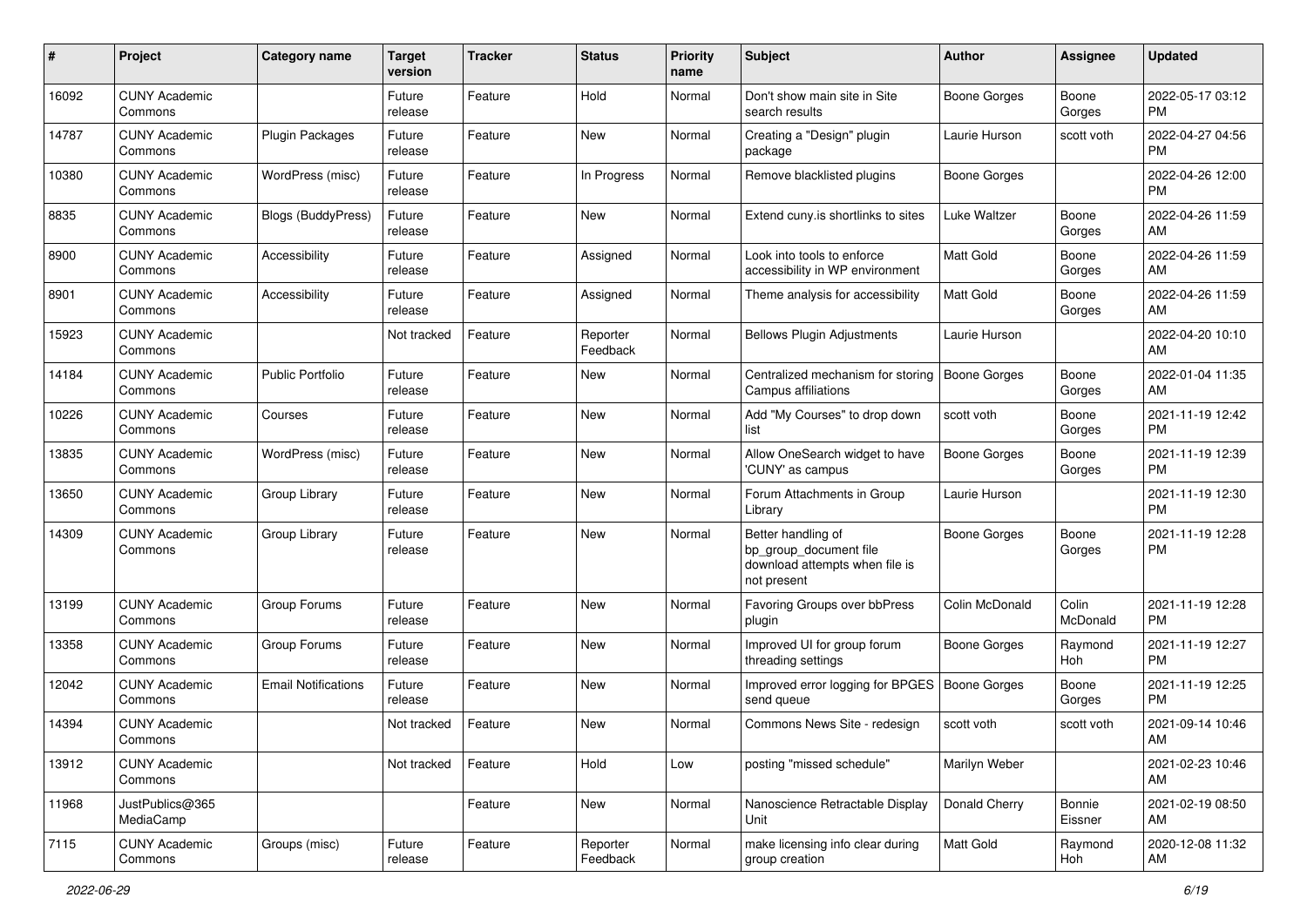| #     | Project                                                                 | <b>Category name</b>      | <b>Target</b><br>version | <b>Tracker</b> | <b>Status</b>        | <b>Priority</b><br>name | Subject                                                                             | Author              | <b>Assignee</b>     | <b>Updated</b>                |
|-------|-------------------------------------------------------------------------|---------------------------|--------------------------|----------------|----------------------|-------------------------|-------------------------------------------------------------------------------------|---------------------|---------------------|-------------------------------|
| 13466 | <b>CUNY Academic</b><br>Commons                                         | Cavalcade                 | Future<br>release        | Feature        | <b>New</b>           | Normal                  | Automated cleanup for duplicate<br>Cavalcade tasks                                  | <b>Boone Gorges</b> | Boone<br>Gorges     | 2020-10-13 05:24<br>PM        |
| 13370 | <b>CUNY Academic</b><br>Commons                                         | Group Library             | Future<br>release        | Feature        | <b>New</b>           | Normal                  | Library bulk deletion and folder<br>editing                                         | Colin McDonald      | Boone<br>Gorges     | 2020-10-13 10:41<br>AM        |
| 3002  | <b>CUNY Academic</b><br>Commons                                         | Search                    | Future<br>release        | Feature        | Assigned             | Normal                  | Overhaul CAC search by using<br>external search appliance                           | <b>Boone Gorges</b> | Boone<br>Gorges     | 2020-07-15 03:05<br><b>PM</b> |
| 13048 | <b>CUNY Academic</b><br>Commons                                         | Shortcodes and<br>embeds  | Future<br>release        | Feature        | <b>New</b>           | Normal                  | Jupyter Notebooks support                                                           | <b>Boone Gorges</b> |                     | 2020-07-14 11:46<br>AM        |
| 12911 | <b>CUNY Academic</b><br>Commons                                         |                           | Not tracked              | Feature        | <b>New</b>           | Normal                  | Block access to xmlrpc.php based<br>on User-Agent                                   | <b>Boone Gorges</b> | Boone<br>Gorges     | 2020-06-09 05:12<br><b>PM</b> |
| 10354 | <b>CUNY Academic</b><br>Commons                                         | <b>Public Portfolio</b>   | Future<br>release        | Feature        | <b>New</b>           | Normal                  | Opt out of Having a Profile Page                                                    | scott voth          | Chris Stein         | 2020-05-12 10:43<br>AM        |
| 5581  | <b>CUNY Academic</b><br>Commons                                         | Analytics                 | Future<br>release        | Feature        | Assigned             | Normal                  | Explore alternatives to Google<br>Analytics                                         | Matt Gold           | Valerie<br>Townsend | 2020-04-17 03:12<br><b>PM</b> |
| 12446 | <b>CUNY Academic</b><br>Commons                                         | Groups (misc)             | Future<br>release        | Feature        | Reporter<br>Feedback | Normal                  | Toggle default site to group forum<br>posting                                       | Laurie Hurson       | Laurie Hurson       | 2020-03-10 11:57<br>AM        |
| 12091 | <b>CUNY Academic</b><br>Commons                                         | <b>Group Files</b>        | Future<br>release        | Feature        | New                  | Normal                  | Improved pre-upload file<br>validation for bp-group-documents                       | <b>Boone Gorges</b> | Boone<br>Gorges     | 2019-11-14 01:21<br><b>PM</b> |
| 11945 | <b>CUNY Academic</b><br>Commons                                         | Reckoning                 | Future<br>release        | Feature        | Reporter<br>Feedback | Normal                  | Add Comments bubble to<br>Reckoning views                                           | <b>Boone Gorges</b> | Boone<br>Gorges     | 2019-11-12 05:14<br><b>PM</b> |
| 12062 | AD/O365 Transition<br>from NonMatric to<br><b>Matriculated Students</b> |                           |                          | Feature        | In Progress          | Normal                  | create solution and console<br>project                                              | Emilio Rodriguez    | Emilio<br>Rodriguez | 2019-11-12 03:56<br>РM        |
| 8836  | <b>CUNY Academic</b><br>Commons                                         | <b>Blogs (BuddyPress)</b> | Future<br>release        | Feature        | Assigned             | Normal                  | Redesign site launch process                                                        | <b>Matt Gold</b>    | Boone<br>Gorges     | 2019-10-03 02:49<br><b>PM</b> |
| 11789 | <b>CUNY Academic</b><br>Commons                                         | Courses                   | Future<br>release        | Feature        | <b>New</b>           | Normal                  | Ability to remove item from<br>Courses list                                         | Laurie Hurson       | Sonja Leix          | 2019-09-24 12:28<br><b>PM</b> |
| 11517 | <b>CUNY Academic</b><br>Commons                                         |                           | Not tracked              | Feature        | Assigned             | Normal                  | wp-accessibility plugin should not<br>strip 'target=" blank" by default             | <b>Boone Gorges</b> | Laurie Hurson       | 2019-09-24 09:57<br>AM        |
| 11860 | <b>CUNY Academic</b><br>Commons                                         | Registration              | Future<br>release        | Feature        | <b>New</b>           | Normal                  | <b>Ensure Students Are Aware They</b><br>Can Use Aliases At Registration            | scott voth          |                     | 2019-09-24 08:46<br>AM        |
| 5050  | <b>CUNY Academic</b><br>Commons                                         | Social Paper              | Future<br>release        | Feature        | <b>New</b>           | Low                     | Making comments visible in SP<br>editing mode (SP suggestion #1)                    | Marilyn Weber       | Samantha<br>Raddatz | 2019-09-17 11:10<br><b>PM</b> |
| 11834 | <b>CUNY Academic</b><br>Commons                                         | Group Files               | Future<br>release        | Feature        | New                  | Normal                  | Improved tools for managing<br>group file folders                                   | <b>Boone Gorges</b> | Sonja Leix          | 2019-09-06 03:55<br><b>PM</b> |
| 11531 | <b>CUNY Academic</b><br>Commons                                         | Events                    | Future<br>release        | Feature        | New                  | Normal                  | Main Events calendar should<br>include non-public events that<br>user has access to | scott voth          | Boone<br>Gorges     | 2019-06-11 10:00<br>AM        |
| 1544  | <b>CUNY Academic</b><br>Commons                                         | Groups (misc)             | Future<br>release        | Feature        | Reporter<br>Feedback | Normal                  | Group Filtering and Sorting                                                         | Matt Gold           | Chris Stein         | 2019-03-01 02:25<br><b>PM</b> |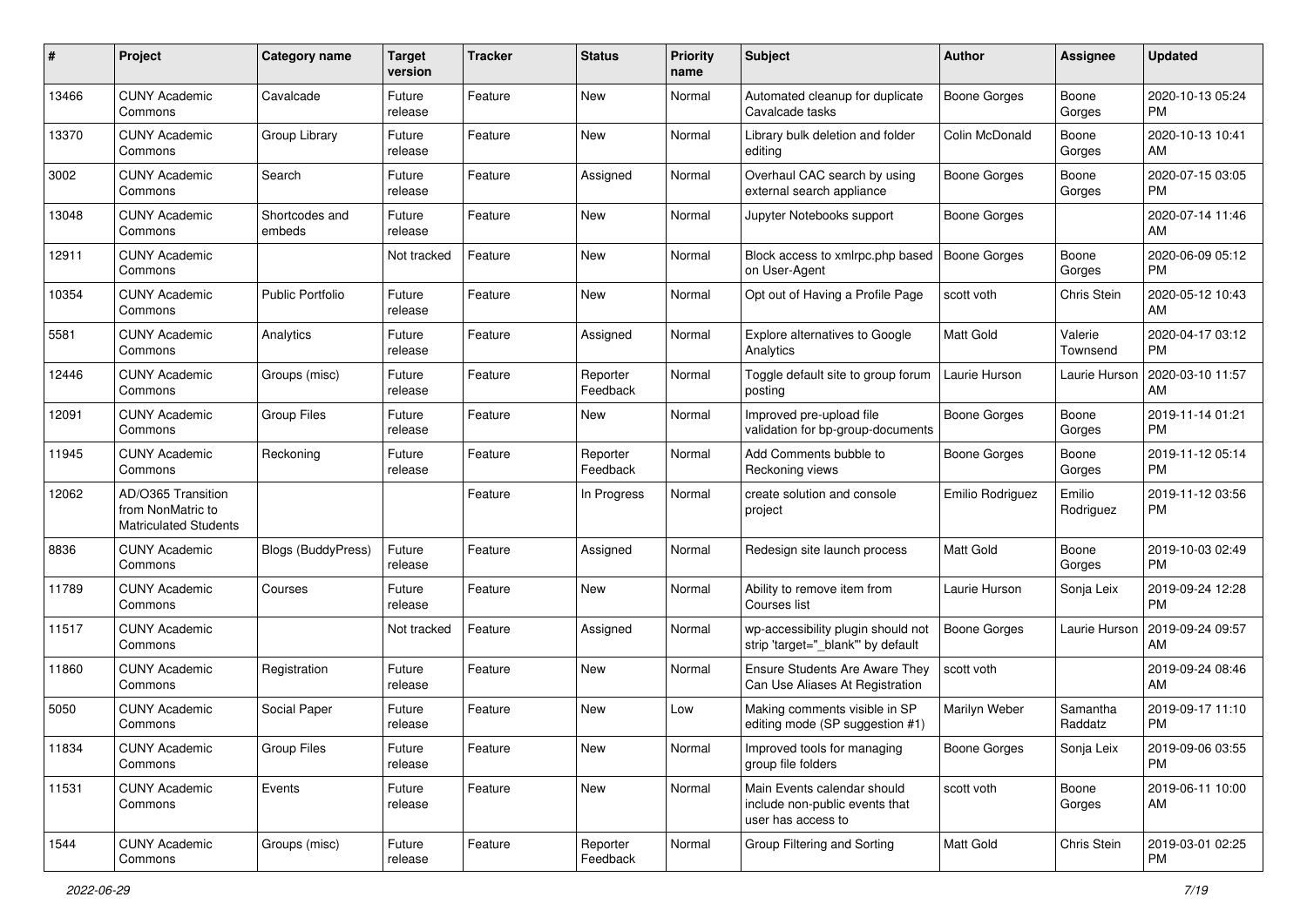| #     | Project                         | Category name              | <b>Target</b><br>version | <b>Tracker</b> | <b>Status</b>        | <b>Priority</b><br>name | Subject                                                                                                                                      | <b>Author</b>           | <b>Assignee</b>  | <b>Updated</b>                |
|-------|---------------------------------|----------------------------|--------------------------|----------------|----------------------|-------------------------|----------------------------------------------------------------------------------------------------------------------------------------------|-------------------------|------------------|-------------------------------|
| 5016  | <b>CUNY Academic</b><br>Commons | Events                     | Future<br>release        | Feature        | Assigned             | Low                     | Allow comments to be posted on<br>events                                                                                                     | <b>Matt Gold</b>        | Raymond<br>Hoh   | 2019-03-01 02:23<br><b>PM</b> |
| 4635  | <b>CUNY Academic</b><br>Commons | Authentication             | Future<br>release        | Feature        | New                  | Normal                  | Allow non-WP authentication                                                                                                                  | <b>Boone Gorges</b>     | Sonja Leix       | 2019-03-01 02:05<br><b>PM</b> |
| 9720  | <b>CUNY Academic</b><br>Commons | Authentication             | Future<br>release        | Feature        | New                  | Normal                  | The Commons should be an<br>oAuth provider                                                                                                   | <b>Boone Gorges</b>     |                  | 2019-03-01 02:04<br><b>PM</b> |
| 11131 | <b>CUNY Academic</b><br>Commons |                            | Future<br>release        | Feature        | Reporter<br>Feedback | Normal                  | <b>Image Annotation Plugins</b>                                                                                                              | Laurie Hurson           |                  | 2019-02-26 11:33<br>AM        |
| 11077 | <b>CUNY Academic</b><br>Commons | Events                     | Not tracked              | Feature        | Reporter<br>Feedback | Normal                  | Show event category description<br>in event list view                                                                                        | Raffi<br>Khatchadourian |                  | 2019-02-12 10:38<br><b>PM</b> |
| 10659 | <b>CUNY Academic</b><br>Commons | Group Forums               | Future<br>release        | Feature        | Assigned             | Normal                  | Post to multiple groups via email                                                                                                            | Matt Gold               | Raymond<br>Hoh   | 2018-11-15 12:54<br>AM        |
| 9028  | <b>CUNY Academic</b><br>Commons | Onboarding                 | Future<br>release        | Feature        | Assigned             | Normal                  | suggest groups to new members<br>during the registration process                                                                             | Matt Gold               | Chris Stein      | 2018-10-24 12:34<br><b>PM</b> |
| 5992  | <b>CUNY Academic</b><br>Commons | <b>Email Notifications</b> | Future<br>release        | Feature        | <b>New</b>           | Normal                  | Changing the From line of<br>autogenerated blog emails                                                                                       | Marilyn Weber           |                  | 2018-09-27 05:19<br><b>PM</b> |
| 10368 | <b>CUNY Academic</b><br>Commons |                            | Future<br>release        | Feature        | Assigned             | Normal                  | Use ORCID data to populate<br>academic profile page                                                                                          | Stephen Francoeur       | Boone<br>Gorges  | 2018-09-25 01:53<br><b>PM</b> |
| 9947  | <b>CUNY Academic</b><br>Commons | <b>WordPress Plugins</b>   | Future<br>release        | Feature        | Reporter<br>Feedback | Normal                  | Install H5P quiz plugin                                                                                                                      | <b>Matt Gold</b>        | Boone<br>Gorges  | 2018-09-11 11:01<br>AM        |
| 9908  | <b>CUNY Academic</b><br>Commons |                            | Not tracked              | Feature        | New                  | Normal                  | Is it possible to send email<br>updates to users (or an email<br>address not on the list) for only a<br>single page AFTER being<br>prompted? | <b>Michael Shields</b>  | scott voth       | 2018-06-11 01:34<br><b>PM</b> |
| 9895  | <b>CUNY Academic</b><br>Commons | Onboarding                 | Future<br>release        | Feature        | Assigned             | Normal                  | Add "Accept Invitation"<br>link/button/function to Group<br>and/or Site invitation emails?                                                   | Luke Waltzer            | Boone<br>Gorges  | 2018-06-07 12:42<br><b>PM</b> |
| 9643  | <b>CUNY Academic</b><br>Commons | Publicity                  | Not tracked              | Feature        | <b>New</b>           | Normal                  | Create a page on the Commons<br>for logos etc.                                                                                               | Stephen Real            | Stephen Real     | 2018-04-24 10:53<br>AM        |
| 3768  | <b>CUNY Academic</b><br>Commons | <b>Public Portfolio</b>    | Future<br>release        | Feature        | Assigned             | Normal                  | Institutions/Past positions on<br>public portfolios                                                                                          | <b>Matt Gold</b>        | Boone<br>Gorges  | 2018-04-23 10:44<br>AM        |
| 9420  | <b>CUNY Academic</b><br>Commons | cuny.is                    | Not tracked              | Feature        | New                  | Normal                  | Request for http://cuny.is/streams                                                                                                           | Raffi<br>Khatchadourian | Marilyn<br>Weber | 2018-04-02 10:08<br>AM        |
| 3580  | <b>CUNY Academic</b><br>Commons | Group Blogs                | Future<br>release        | Feature        | New                  | Normal                  | Multiple blogs per group                                                                                                                     | <b>Boone Gorges</b>     | Boone<br>Gorges  | 2018-02-20 02:02<br><b>PM</b> |
| 8976  | <b>CUNY Academic</b><br>Commons | Reply By Email             | Not tracked              | Feature        | Assigned             | Normal                  | Package RBE new topics<br>posting?                                                                                                           | Matt Gold               | Raymond<br>Hoh   | 2017-12-04 02:34<br>PM        |
| 3615  | <b>CUNY Academic</b><br>Commons | Redmine                    | Not tracked              | Feature        | New                  | Low                     | Create Redmine issues via email                                                                                                              | Dominic Giglio          | Boone<br>Gorges  | 2017-11-16 11:36<br>AM        |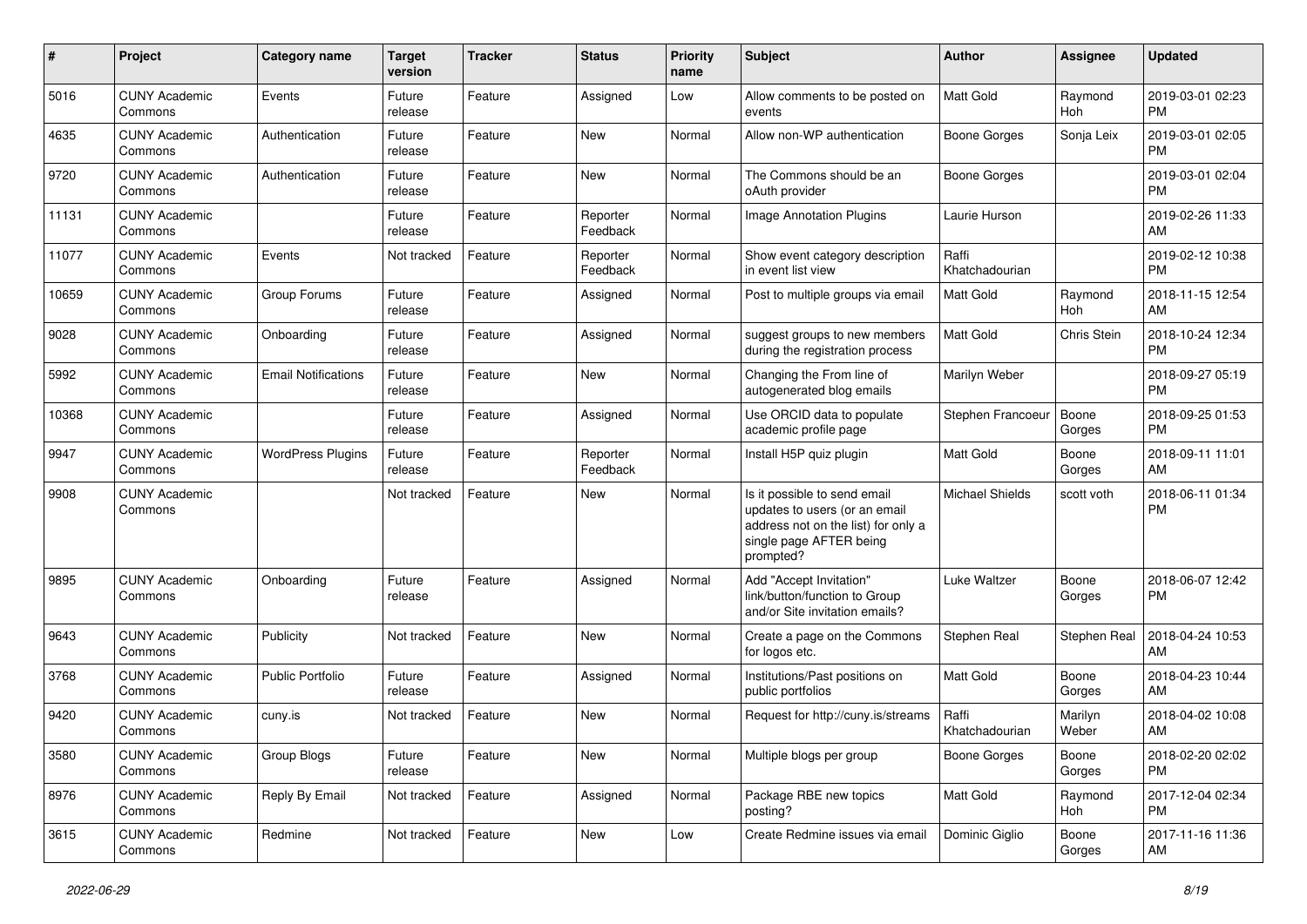| #    | Project                         | Category name            | <b>Target</b><br>version | <b>Tracker</b> | <b>Status</b> | <b>Priority</b><br>name | Subject                                                                               | <b>Author</b>           | <b>Assignee</b>    | <b>Updated</b>                |
|------|---------------------------------|--------------------------|--------------------------|----------------|---------------|-------------------------|---------------------------------------------------------------------------------------|-------------------------|--------------------|-------------------------------|
| 8898 | <b>CUNY Academic</b><br>Commons | Social Paper             | Not tracked              | Feature        | Assigned      | Normal                  | Usage data on docs and social<br>paper                                                | <b>Matt Gold</b>        | Matt Gold          | 2017-11-16 11:32<br>AM        |
| 8837 | <b>CUNY Academic</b><br>Commons |                          | Not tracked              | Feature        | Assigned      | Normal                  | Create a form to request info from<br>people requesting premium<br>themes and plugins | <b>Matt Gold</b>        | Marilyn<br>Weber   | 2017-11-14 03:35<br><b>PM</b> |
| 8902 | <b>CUNY Academic</b><br>Commons | Design                   | Not tracked              | Feature        | Assigned      | Normal                  | Report back on research on<br><b>BuddyPress themes</b>                                | Matt Gold               | Michael Smith      | 2017-11-10 12:31<br><b>PM</b> |
| 8498 | <b>CUNY Academic</b><br>Commons | <b>WordPress Plugins</b> | Future<br>release        | Feature        | New           | Low                     | <b>Gravity Forms Email Users</b>                                                      | Raffi<br>Khatchadourian | <b>Matt Gold</b>   | 2017-10-13 12:58<br><b>PM</b> |
| 8756 | <b>CUNY Academic</b><br>Commons | Group Blogs              | Future<br>release        | Feature        | Hold          | Normal                  | Connect multiple blogs to one<br>group?                                               | Matt Gold               | Boone<br>Gorges    | 2017-09-30 10:42<br>AM        |
| 8211 | <b>CUNY Academic</b><br>Commons | <b>WordPress Themes</b>  | Future<br>release        | Feature        | <b>New</b>    | Normal                  | Theme Suggestions: Material<br>Design-Inspired Themes                                 | Margaret Galvan         | Margaret<br>Galvan | 2017-08-07 02:48<br><b>PM</b> |
| 7828 | <b>CUNY Academic</b><br>Commons |                          | Not tracked              | Feature        | Assigned      | Normal                  | Theme Assessment 2017                                                                 | Margaret Galvan         | Margaret<br>Galvan | 2017-05-02 10:41<br><b>PM</b> |
| 4481 | <b>CUNY Academic</b><br>Commons | Events                   | Future<br>release        | Feature        | New           | Normal                  | Group admins/mods should have<br>the ability to unlink an event from<br>the group     | Boone Gorges            | Boone<br>Gorges    | 2017-04-24 03:53<br><b>PM</b> |
| 5316 | <b>CUNY Academic</b><br>Commons | User Experience          | Future<br>release        | Feature        | Assigned      | Normal                  | Prompt user email address<br>updates                                                  | Matt Gold               | Stephen Real       | 2016-12-21 03:30<br><b>PM</b> |
| 4980 | <b>CUNY Academic</b><br>Commons | Home Page                | Future<br>release        | Feature        | Assigned      | Normal                  | CAC Featured Content -- Adding<br>Randomization                                       | <b>Matt Gold</b>        | Boone<br>Gorges    | 2016-12-12 03:01<br><b>PM</b> |
| 6426 | <b>CUNY Academic</b><br>Commons | Spam/Spam<br>Prevention  | Future<br>release        | Feature        | Assigned      | Normal                  | Force captcha on all comments?                                                        | Matt Gold               | <b>Tahir Butt</b>  | 2016-10-24 02:06<br><b>PM</b> |
| 1423 | <b>CUNY Academic</b><br>Commons | BuddyPress (misc)        | Future<br>release        | Feature        | Assigned      | Low                     | Show an avatar for pingback<br>comment activity items                                 | Boone Gorges            | <b>Tahir Butt</b>  | 2016-10-24 12:03<br><b>PM</b> |
| 3090 | <b>CUNY Academic</b><br>Commons | Twitter page             | Future<br>release        | Feature        | Assigned      | Normal                  | Prevent Retweets from showing<br>up on Commons twitter page                           | Matt Gold               | <b>Tahir Butt</b>  | 2016-10-24 11:31<br>AM        |
| 5199 | <b>CUNY Academic</b><br>Commons | Social Paper             | Future<br>release        | Feature        | <b>New</b>    | Normal                  | add tables to the SP editor                                                           | Marilyn Weber           |                    | 2016-10-24 11:27<br>AM        |
| 5234 | <b>CUNY Academic</b><br>Commons | Membership               | Future<br>release        | Feature        | Assigned      | Normal                  | Write Unconfirmed patch for WP                                                        | <b>Boone Gorges</b>     | Boone<br>Gorges    | 2016-10-24 11:18<br>AM        |
| 6389 | <b>CUNY Academic</b><br>Commons | <b>BuddyPress Docs</b>   | Future<br>release        | Feature        | New           | Low                     | Make Discussion Area Visible<br>When Editing a Doc                                    | Luke Waltzer            | Boone<br>Gorges    | 2016-10-21 04:16<br>PM        |
| 6332 | <b>CUNY Academic</b><br>Commons | WordPress (misc)         | Future<br>release        | Feature        | New           | Normal                  | Allow uploaded files to be marked<br>as private in an ad hoc way                      | <b>Boone Gorges</b>     |                    | 2016-10-17 11:41<br><b>PM</b> |
| 1417 | <b>CUNY Academic</b><br>Commons | <b>BuddyPress Docs</b>   | Future<br>release        | Feature        | Assigned      | Low                     | Bulk actions for BuddyPress Docs                                                      | Boone Gorges            | Boone<br>Gorges    | 2016-10-17 10:41<br><b>PM</b> |
| 2881 | <b>CUNY Academic</b><br>Commons | Public Portfolio         | Future<br>release        | Feature        | Assigned      | Normal                  | Redesign the UX for Profiles                                                          | Chris Stein             | Chris Stein        | 2016-10-13 12:45<br>PM        |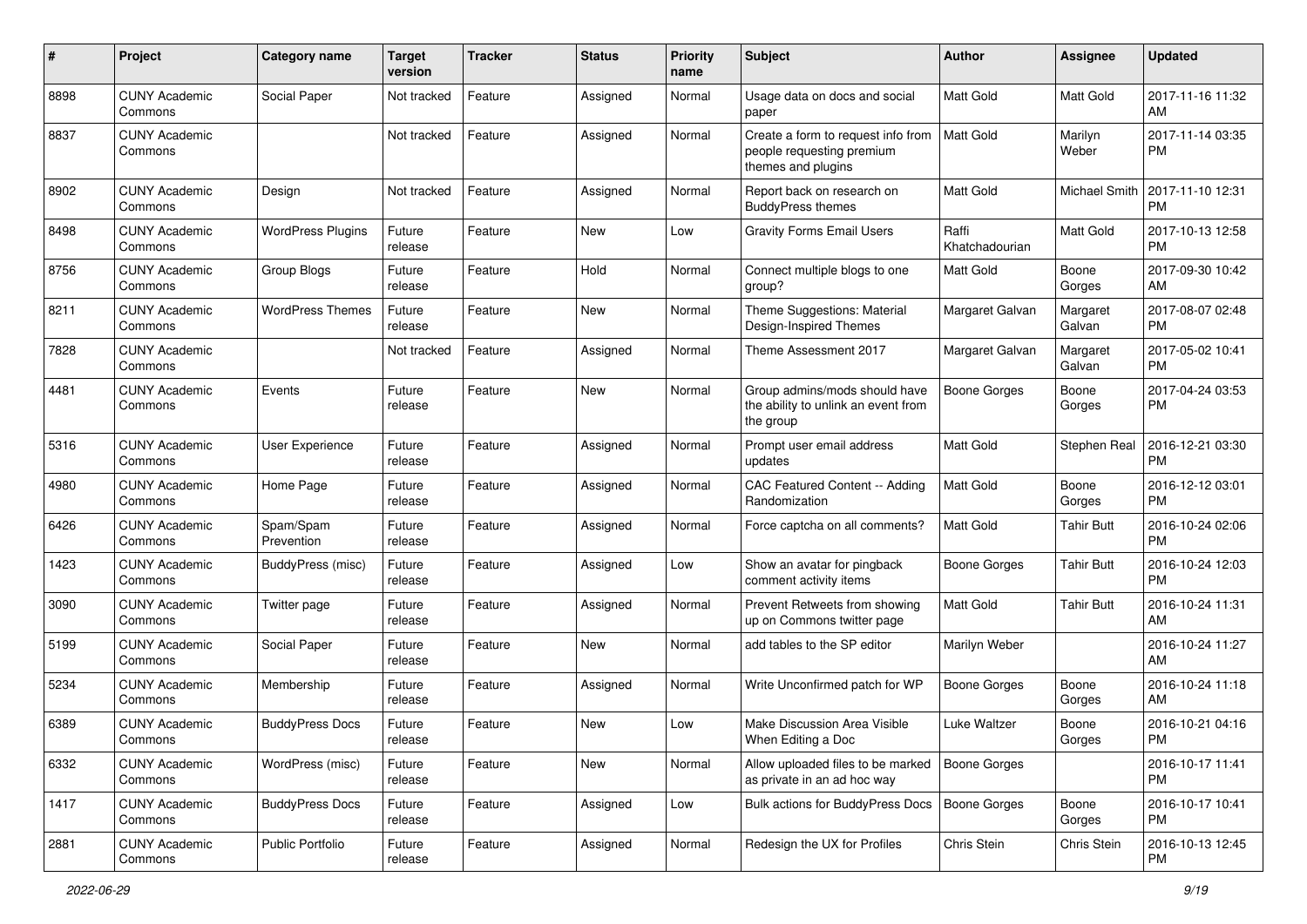| #    | Project                         | Category name                  | <b>Target</b><br>version | <b>Tracker</b> | <b>Status</b> | <b>Priority</b><br>name | Subject                                                                                                                                               | <b>Author</b>       | <b>Assignee</b>     | <b>Updated</b>                |
|------|---------------------------------|--------------------------------|--------------------------|----------------|---------------|-------------------------|-------------------------------------------------------------------------------------------------------------------------------------------------------|---------------------|---------------------|-------------------------------|
| 5696 | <b>CUNY Academic</b><br>Commons | Events                         | Future<br>release        | Feature        | Assigned      | Normal                  | Events Calendar - display options<br>/ calendar aggregation                                                                                           | <b>Matt Gold</b>    | Boone<br>Gorges     | 2016-10-13 11:44<br>AM        |
| 6078 | <b>CUNY Academic</b><br>Commons | Blogs (BuddyPress)             | Future<br>release        | Feature        | New           | Normal                  | <b>Explore Adding Network Blog</b><br>Metadata Plugin                                                                                                 | <b>Luke Waltzer</b> | <b>Luke Waltzer</b> | 2016-10-11 10:29<br><b>PM</b> |
| 6115 | <b>CUNY Academic</b><br>Commons | Publicity                      | Not tracked              | Feature        | Assigned      | Normal                  | create digital signage for GC                                                                                                                         | Matt Gold           | scott voth          | 2016-10-11 10:09<br><b>PM</b> |
| 5955 | <b>CUNY Academic</b><br>Commons | Outreach                       | Future<br>release        | Feature        | Assigned      | Normal                  | Create auto-newsletter for<br>commons members                                                                                                         | Matt Gold           | <b>Luke Waltzer</b> | 2016-08-30 10:34<br>AM        |
| 5679 | <b>CUNY Academic</b><br>Commons | Analytics                      | Not tracked              | Feature        | New           | Normal                  | Logged In Users for GA                                                                                                                                | Valerie Townsend    | Valerie<br>Townsend | 2016-06-11 09:49<br>AM        |
| 5489 | <b>CUNY Academic</b><br>Commons | Social Paper                   | Future<br>release        | Feature        | <b>New</b>    | Normal                  | Asc/desc sorting for Social Paper<br>directories                                                                                                      | <b>Boone Gorges</b> |                     | 2016-04-21 10:06<br><b>PM</b> |
| 5053 | <b>CUNY Academic</b><br>Commons | Social Paper                   | Future<br>release        | Feature        | New           | Low                     | Scrollable menu to add readers<br>(SP suggestion #4)                                                                                                  | Marilyn Weber       | Samantha<br>Raddatz | 2016-04-21 05:21<br><b>PM</b> |
| 5397 | <b>CUNY Academic</b><br>Commons | Social Paper                   | Future<br>release        | Feature        | <b>New</b>    | Normal                  | frustrating to have to<br>enable/disable in SP                                                                                                        | Marilyn Weber       | Samantha<br>Raddatz | 2016-04-20 03:39<br><b>PM</b> |
| 3657 | <b>CUNY Academic</b><br>Commons | WordPress (misc)               | Not tracked              | Feature        | New           | Normal                  | Create alert for GC email<br>addresses                                                                                                                | Matt Gold           | Matt Gold           | 2016-04-14 11:29<br><b>PM</b> |
| 5225 | <b>CUNY Academic</b><br>Commons | Registration                   | Future<br>release        | Feature        | Assigned      | Normal                  | On-boarding Issues                                                                                                                                    | Luke Waltzer        | Samantha<br>Raddatz | 2016-02-12 02:58<br><b>PM</b> |
| 5205 | <b>CUNY Academic</b><br>Commons | Social Paper                   | Future<br>release        | Feature        | New           | Normal                  | Social Paper folders                                                                                                                                  | Marilyn Weber       |                     | 2016-02-11 10:24<br><b>PM</b> |
| 5058 | <b>CUNY Academic</b><br>Commons | Social Paper                   | Future<br>release        | Feature        | New           | Low                     | Can there be a clearer signal that<br>even when comments have<br>already been made you add<br>comments by clicking on the side?<br>(SP suggestion #5) | Marilyn Weber       | Samantha<br>Raddatz | 2016-02-11 10:24<br><b>PM</b> |
| 5052 | <b>CUNY Academic</b><br>Commons | Social Paper                   | Future<br>release        | Feature        | New           | Low                     | Sentence by sentence or line by<br>line comments (SP suggestion #3)                                                                                   | Marilyn Weber       | Boone<br>Gorges     | 2016-02-11 10:24<br><b>PM</b> |
| 3230 | <b>CUNY Academic</b><br>Commons | Internal Tools and<br>Workflow | Not tracked              | Feature        | Assigned      | High                    | Scripts for quicker<br>provisioning/updating of<br>development environments                                                                           | Boone Gorges        | Boone<br>Gorges     | 2016-01-26 04:54<br><b>PM</b> |
| 1167 | <b>CUNY Academic</b><br>Commons | <b>Email Invitations</b>       | Future<br>release        | Feature        | <b>New</b>    | Low                     | Allow email invitations to be<br>resent                                                                                                               | <b>Boone Gorges</b> | Boone<br>Gorges     | 2015-11-12 12:53<br>AM        |
| 1105 | <b>CUNY Academic</b><br>Commons | WordPress (misc)               | Future<br>release        | Feature        | Assigned      | Normal                  | Rephrase Blog Privacy Options                                                                                                                         | Matt Gold           | Samantha<br>Raddatz | 2015-11-09 06:19<br><b>PM</b> |
| 554  | <b>CUNY Academic</b><br>Commons | <b>BuddyPress (misc)</b>       | Future<br>release        | Feature        | Assigned      | Normal                  | Add Trackback notifications to<br>site-wide activity feed                                                                                             | Matt Gold           | Boone<br>Gorges     | 2015-11-09 06:19<br><b>PM</b> |
| 365  | <b>CUNY Academic</b><br>Commons | WordPress (misc)               | Future<br>release        | Feature        | Assigned      | Normal                  | <b>Create Mouseover Tooltips</b><br>throughout Site                                                                                                   | Matt Gold           | Chris Stein         | 2015-11-09 06:18<br><b>PM</b> |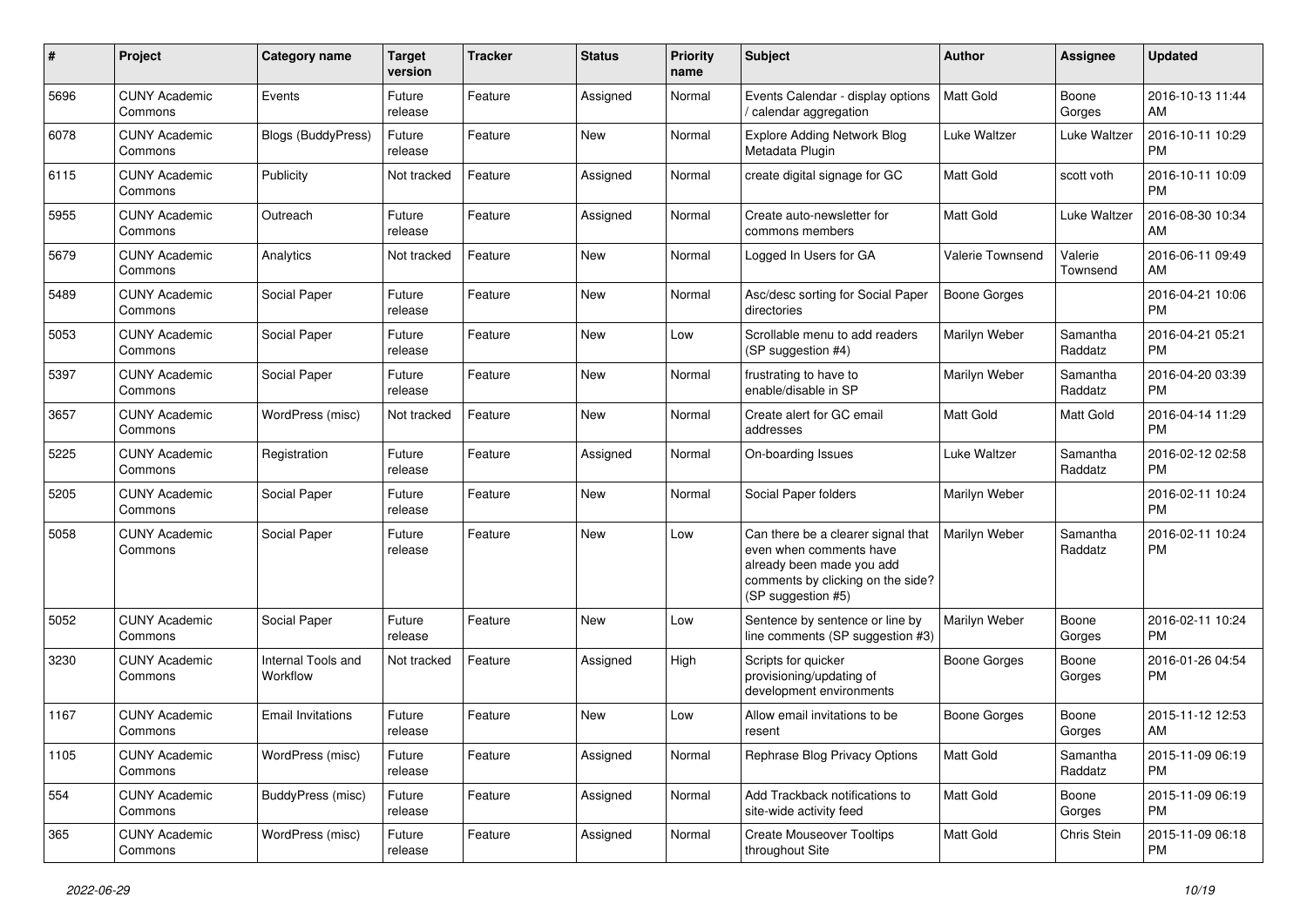| #    | Project                         | <b>Category name</b>       | <b>Target</b><br>version | <b>Tracker</b> | <b>Status</b>        | <b>Priority</b><br>name | Subject                                                                       | <b>Author</b>       | Assignee            | <b>Updated</b>                |
|------|---------------------------------|----------------------------|--------------------------|----------------|----------------------|-------------------------|-------------------------------------------------------------------------------|---------------------|---------------------|-------------------------------|
| 497  | <b>CUNY Academic</b><br>Commons | <b>WordPress Plugins</b>   | Future<br>release        | Feature        | Assigned             | Normal                  | Drag and Drop Ordering on<br>Gallery Post Plugin                              | <b>Matt Gold</b>    | Ron Rennick         | 2015-11-09 06:18<br><b>PM</b> |
| 287  | <b>CUNY Academic</b><br>Commons | WordPress (misc)           | Future<br>release        | Feature        | Assigned             | Normal                  | Create troubleshooting tool for<br>account sign-up                            | Matt Gold           | Boone<br>Gorges     | 2015-11-09 06:17<br><b>PM</b> |
| 2523 | CUNY Academic<br>Commons        | <b>BuddyPress Docs</b>     | Future<br>release        | Feature        | Assigned             | Normal                  | Allow Users to Upload Images to<br><b>BP</b> Docs                             | Matt Gold           | Boone<br>Gorges     | 2015-11-09 06:14<br><b>PM</b> |
| 1744 | <b>CUNY Academic</b><br>Commons | <b>BuddyPress Docs</b>     | Future<br>release        | Feature        | Assigned             | Normal                  | Spreadsheet-style Docs                                                        | Boone Gorges        | Boone<br>Gorges     | 2015-11-09 06:13<br><b>PM</b> |
| 1460 | CUNY Academic<br>Commons        | Analytics                  | Future<br>release        | Feature        | Assigned             | Normal                  | <b>Update System Report</b>                                                   | <b>Brian Foote</b>  | Boone<br>Gorges     | 2015-11-09 06:13<br><b>PM</b> |
| 2610 | <b>CUNY Academic</b><br>Commons | Group Invitations          | Future<br>release        | Feature        | Assigned             | Low                     | Request: Custom invitation<br>message to group invites                        | local admin         | Boone<br>Gorges     | 2015-11-09 06:13<br><b>PM</b> |
| 2325 | <b>CUNY Academic</b><br>Commons | <b>BuddyPress</b> (misc)   | Future<br>release        | Feature        | Assigned             | Low                     | Profile should have separate<br>fields for first/last names                   | local admin         | Boone<br>Gorges     | 2015-11-09 06:09<br><b>PM</b> |
| 2013 | <b>CUNY Academic</b><br>Commons | <b>Public Portfolio</b>    | Future<br>release        | Feature        | Assigned             | Low                     | Have Profile Privacy Options<br>show up only for filled-in fields             | <b>Matt Gold</b>    | Boone<br>Gorges     | 2015-11-09 06:09<br><b>PM</b> |
| 1165 | <b>CUNY Academic</b><br>Commons | <b>Email Invitations</b>   | Future<br>release        | Feature        | Assigned             | Low                     | Allow saved lists of invitees under<br>Send Invites                           | <b>Boone Gorges</b> | Boone<br>Gorges     | 2015-11-09 06:03<br><b>PM</b> |
| 1166 | CUNY Academic<br>Commons        | <b>Email Invitations</b>   | Future<br>release        | Feature        | New                  | Low                     | Better organizational tools for<br>Sent Invites                               | Boone Gorges        | Boone<br>Gorges     | 2015-11-09 06:02<br><b>PM</b> |
| 333  | <b>CUNY Academic</b><br>Commons | <b>Email Notifications</b> | Future<br>release        | Feature        | Assigned             | Low                     | Delay Forum Notification Email<br>Delivery Until After Editing Period<br>Ends | <b>Matt Gold</b>    | Raymond<br>Hoh      | 2015-11-09 06:01<br><b>PM</b> |
| 1456 | <b>CUNY Academic</b><br>Commons | Group Invitations          | Future<br>release        | Feature        | Reporter<br>Feedback | Low                     | Invite to Group Button from Profile   Matt Gold<br>Field                      |                     | Samantha<br>Raddatz | 2015-11-09 05:59<br><b>PM</b> |
| 481  | <b>CUNY Academic</b><br>Commons | Groups (misc)              | Future<br>release        | Feature        | Assigned             | Normal                  | ability to archive inactive groups<br>and blogs                               | Michael Mandiberg   | Samantha<br>Raddatz | 2015-11-09 05:56<br><b>PM</b> |
| 519  | <b>CUNY Academic</b><br>Commons | <b>BuddyPress Docs</b>     | Future<br>release        | Feature        | Assigned             | Low                     | TOC for individual docs - for new<br>BP "wiki-like" plugin                    | scott voth          | Boone<br>Gorges     | 2015-11-09 05:54<br><b>PM</b> |
| 1192 | CUNY Academic<br>Commons        | <b>Group Files</b>         | Future<br>release        | Feature        | Assigned             | Low                     | When posting group files, allow<br>users to add a category without<br>saving  | Matt Gold           | Raymond<br>Hoh      | 2015-11-09 05:53<br><b>PM</b> |
| 1422 | CUNY Academic<br>Commons        | <b>BuddyPress Docs</b>     | Future<br>release        | Feature        | Assigned             | Normal                  | Make "created Doc" activity icons<br>non-mini                                 | <b>Boone Gorges</b> | Boone<br>Gorges     | 2015-11-09 05:48<br><b>PM</b> |
| 653  | <b>CUNY Academic</b><br>Commons | Group Blogs                | Future<br>release        | Feature        | Assigned             | Normal                  | Redesign Integration of Groups<br>and Blogs                                   | <b>Matt Gold</b>    | Samantha<br>Raddatz | 2015-11-09 05:40<br>PM        |
| 618  | <b>CUNY Academic</b><br>Commons | <b>BuddyPress Docs</b>     | Future<br>release        | Feature        | Assigned             | Normal                  | BuddyPress Docs: export formats                                               | Boone Gorges        | Boone<br>Gorges     | 2015-11-09 05:38<br><b>PM</b> |
| 310  | <b>CUNY Academic</b><br>Commons | <b>BuddyPress</b> (misc)   | Future<br>release        | Feature        | Assigned             | Low                     | Friend Request Email                                                          | Matt Gold           | Samantha<br>Raddatz | 2015-11-09 05:08<br><b>PM</b> |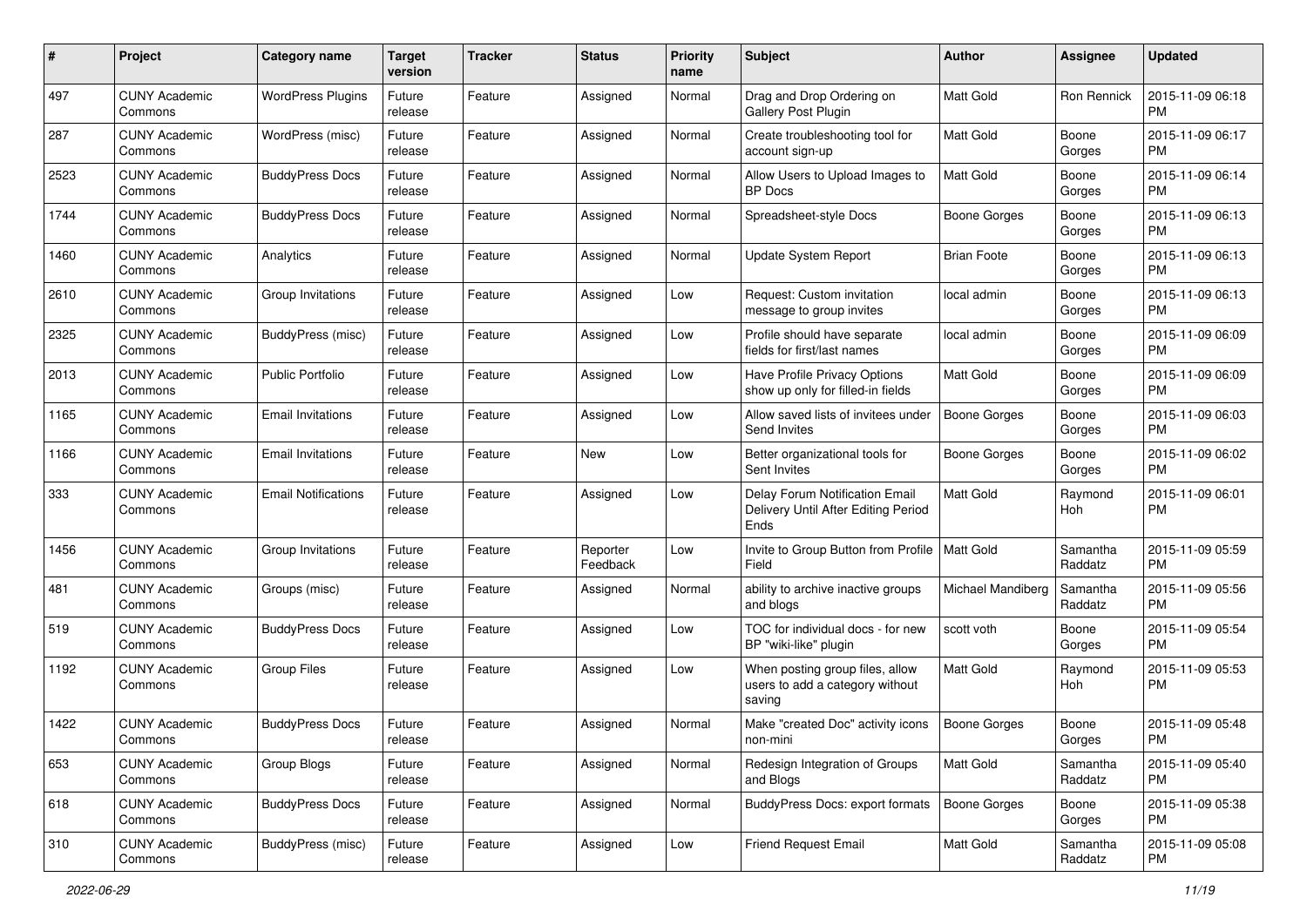| #    | Project                         | <b>Category name</b>     | <b>Target</b><br>version | <b>Tracker</b> | <b>Status</b> | <b>Priority</b><br>name | Subject                                                                        | Author              | <b>Assignee</b>     | <b>Updated</b>                |
|------|---------------------------------|--------------------------|--------------------------|----------------|---------------|-------------------------|--------------------------------------------------------------------------------|---------------------|---------------------|-------------------------------|
| 308  | <b>CUNY Academic</b><br>Commons | Registration             | Future<br>release        | Feature        | New           | Normal                  | Group recommendations for<br>signup process                                    | <b>Boone Gorges</b> | Samantha<br>Raddatz | 2015-11-09 05:07<br>PM        |
| 3473 | <b>CUNY Academic</b><br>Commons | User Experience          | Future<br>release        | Feature        | Assigned      | Normal                  | Commons profile: Add help info<br>about "Positions" replacing "title"          | Keith Miyake        | Samantha<br>Raddatz | 2015-11-09 02:28<br><b>PM</b> |
| 3517 | <b>CUNY Academic</b><br>Commons | My Commons               | Future<br>release        | Feature        | Assigned      | Normal                  | Mute/Unmute My Commons<br>updates                                              | Matt Gold           | Raymond<br>Hoh      | 2015-11-09 01:19<br><b>PM</b> |
| 3192 | <b>CUNY Academic</b><br>Commons | Group Forums             | Future<br>release        | Feature        | Assigned      | Normal                  | Customizable forum views for<br>bbPress 2.x group forums                       | <b>Boone Gorges</b> | Raymond<br>Hoh      | 2015-11-09 12:47<br><b>PM</b> |
| 4238 | <b>CUNY Academic</b><br>Commons | Events                   | Future<br>release        | Feature        | Assigned      | Normal                  | Copy Events to Other Groups?                                                   | Matt Gold           | Boone<br>Gorges     | 2015-07-02 10:08<br>AM        |
| 4053 | <b>CUNY Academic</b><br>Commons | Events                   | Future<br>release        | Feature        | Assigned      | Normal                  | Create new tab for past events                                                 | Matt Gold           | Boone<br>Gorges     | 2015-05-12 02:10<br>PM        |
| 3536 | <b>CUNY Academic</b><br>Commons | My Commons               | Future<br>release        | Feature        | Assigned      | Normal                  | Infinite Scroll on My Commons<br>page                                          | Matt Gold           | Raymond<br>Hoh      | 2015-04-13 04:42<br><b>PM</b> |
| 3662 | <b>CUNY Academic</b><br>Commons | <b>SEO</b>               | Future<br>release        | Feature        | Assigned      | Normal                  | Duplicate Content/SEO/Google<br>issues                                         | <b>Matt Gold</b>    | Raymond<br>Hoh      | 2015-04-13 04:37<br>PM        |
| 370  | <b>CUNY Academic</b><br>Commons | Registration             | Future<br>release        | Feature        | Assigned      | High                    | <b>Guest Accounts</b>                                                          | Matt Gold           | Matt Gold           | 2015-04-09 09:33<br><b>PM</b> |
| 3770 | <b>CUNY Academic</b><br>Commons | <b>Public Portfolio</b>  | Future<br>release        | Feature        | Assigned      | Normal                  | Improve Layout/Formatting of<br>Positions Area on Public<br>Portfolios         | <b>Matt Gold</b>    | Chris Stein         | 2015-04-01 09:17<br><b>PM</b> |
| 3308 | <b>CUNY Academic</b><br>Commons | Group Invitations        | Future<br>release        | Feature        | Assigned      | Normal                  | Allow members to rescind group<br>invitations                                  | Matt Gold           | Boone<br>Gorges     | 2015-04-01 08:53<br><b>PM</b> |
| 3759 | <b>CUNY Academic</b><br>Commons | WordPress (misc)         | Future<br>release        | Feature        | Assigned      | Normal                  | Review Interface for Adding Users   Matt Gold<br>to Blogs                      |                     | Boone<br>Gorges     | 2015-03-24 05:52<br><b>PM</b> |
| 3042 | <b>CUNY Academic</b><br>Commons | <b>Public Portfolio</b>  | Future<br>release        | Feature        | Assigned      | Normal                  | Browsing member interests                                                      | <b>Matt Gold</b>    | Boone<br>Gorges     | 2015-03-21 09:04<br><b>PM</b> |
| 2754 | <b>CUNY Academic</b><br>Commons | Design                   | Future<br>release        | Feature        | Assigned      | Normal                  | Determine strategy for CAC logo<br>handling in top header                      | Micki Kaufman       | Chris Stein         | 2015-01-05 08:53<br><b>PM</b> |
| 2832 | <b>CUNY Academic</b><br>Commons | <b>Public Portfolio</b>  | Future<br>release        | Feature        | Assigned      | Normal                  | Improve interface for (not)<br>auto-linking profile fields                     | <b>Boone Gorges</b> | Chris Stein         | 2015-01-05 08:52<br><b>PM</b> |
| 2753 | <b>CUNY Academic</b><br>Commons | Public Portfolio         | Future<br>release        | Feature        | <b>New</b>    | Normal                  | Create actual actual tagification in<br>academic interests and other<br>fields | Micki Kaufman       | Boone<br>Gorges     | 2015-01-05 08:52<br>PM        |
| 364  | <b>CUNY Academic</b><br>Commons | <b>WordPress Plugins</b> | Future<br>release        | Feature        | New           | Normal                  | <b>Bulletin Board</b>                                                          | Matt Gold           |                     | 2015-01-05 08:50<br>PM        |
| 1562 | <b>CUNY Academic</b><br>Commons | <b>WordPress Plugins</b> | Future<br>release        | Feature        | Assigned      | Low                     | Play with NYT Collaborative<br><b>Authoring Tool</b>                           | Matt Gold           | Boone<br>Gorges     | 2015-01-05 08:47<br>PM        |
| 658  | <b>CUNY Academic</b><br>Commons | <b>WordPress Plugins</b> | Future<br>release        | Feature        | Assigned      | Normal                  | Rebulid Sitewide Tag Suggestion                                                | Matt Gold           | Boone<br>Gorges     | 2015-01-05 08:47<br><b>PM</b> |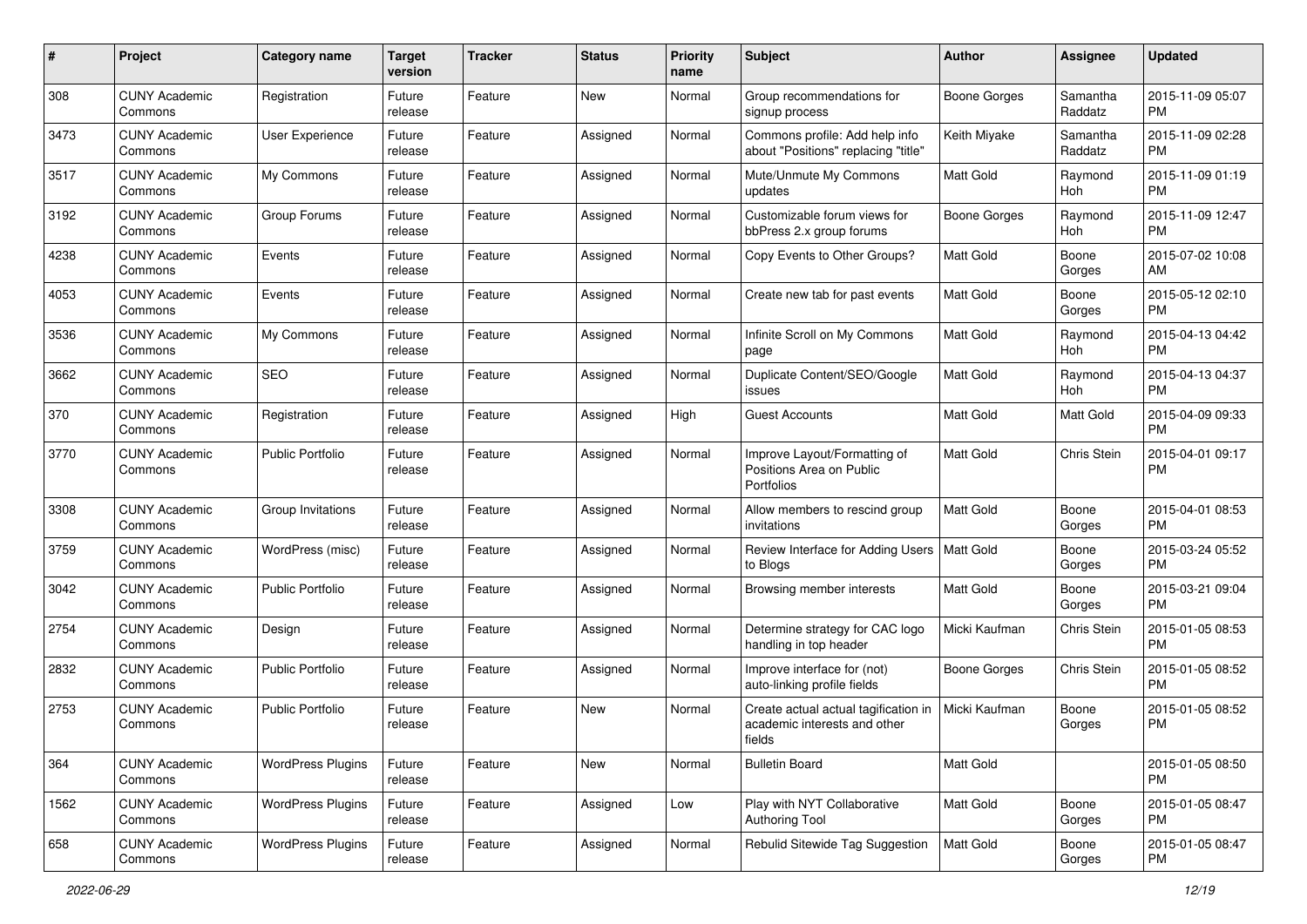| #    | Project                         | <b>Category name</b>     | <b>Target</b><br>version | <b>Tracker</b> | <b>Status</b>        | <b>Priority</b><br>name | Subject                                                                    | <b>Author</b>       | <b>Assignee</b>     | <b>Updated</b>                |
|------|---------------------------------|--------------------------|--------------------------|----------------|----------------------|-------------------------|----------------------------------------------------------------------------|---------------------|---------------------|-------------------------------|
| 412  | <b>CUNY Academic</b><br>Commons | <b>WordPress Themes</b>  | Future<br>release        | Feature        | Assigned             | Normal                  | <b>Featured Themes</b>                                                     | <b>Matt Gold</b>    | Dominic<br>Giglio   | 2015-01-05 08:44<br><b>PM</b> |
| 3475 | <b>CUNY Academic</b><br>Commons | Events                   | Future<br>release        | Feature        | Assigned             | Normal                  | Request to add plugin to<br>streamline room<br>booking/appointment booking | Naomi Barrettara    | Boone<br>Gorges     | 2014-12-01 05:14<br><b>PM</b> |
| 3193 | <b>CUNY Academic</b><br>Commons | Group Forums             | Future<br>release        | Feature        | Assigned             | Normal                  | bbPress 2.x dynamic roles and<br><b>RBE</b>                                | <b>Boone Gorges</b> | Boone<br>Gorges     | 2014-09-30 01:30<br><b>PM</b> |
| 3458 | <b>CUNY Academic</b><br>Commons | Groups (misc)            | Future<br>release        | Feature        | Assigned             | Normal                  | Filter Members of Group by<br>Campus                                       | Michael Smith       | Samantha<br>Raddatz | 2014-09-26 08:32<br><b>PM</b> |
| 3330 | <b>CUNY Academic</b><br>Commons | My Commons               | Future<br>release        | Feature        | Assigned             | Normal                  | "Commons Information" tool                                                 | Boone Gorges        | Chris Stein         | 2014-09-22 08:46<br><b>PM</b> |
| 2223 | <b>CUNY Academic</b><br>Commons | <b>WordPress Plugins</b> | Future<br>release        | Feature        | Assigned             | Low                     | Add Participad to the CUNY<br><b>Academic Commons</b>                      | <b>Matt Gold</b>    | Boone<br>Gorges     | 2014-09-17 10:03<br><b>PM</b> |
| 3354 | <b>CUNY Academic</b><br>Commons | <b>Group Files</b>       | Future<br>release        | Feature        | Assigned             | Low                     | Allow Group Download of Multiple<br><b>Selected Files</b>                  | <b>Matt Gold</b>    | Chris Stein         | 2014-08-01 08:50<br>AM        |
| 3220 | <b>CUNY Academic</b><br>Commons | <b>Public Portfolio</b>  | Future<br>release        | Feature        | Assigned             | Normal                  | Add indent/outdent option to<br>Formatting Buttons on Profile<br>Page      | Matt Gold           | Boone<br>Gorges     | 2014-05-21 10:39<br><b>PM</b> |
| 1888 | <b>CUNY Academic</b><br>Commons | Home Page                | Future<br>release        | Feature        | Assigned             | Normal                  | Refactor BP MPO Activity Filter to<br>support proper pagination            | Sarah Morgano       | Boone<br>Gorges     | 2014-05-01 07:11<br><b>PM</b> |
| 1983 | <b>CUNY Academic</b><br>Commons | Home Page                | Future<br>release        | Feature        | Assigned             | Low                     | Media Library integration with<br>Featured Content plugin                  | <b>Boone Gorges</b> | Dominic<br>Giglio   | 2014-03-17 10:34<br>AM        |
| 3080 | <b>CUNY Academic</b><br>Commons | <b>Group Files</b>       | Future<br>release        | Feature        | Assigned             | Low                     | Create a system to keep track of<br>file changes                           | <b>Matt Gold</b>    | Boone<br>Gorges     | 2014-02-26 10:04<br><b>PM</b> |
| 3048 | <b>CUNY Academic</b><br>Commons | <b>Public Portfolio</b>  | Future<br>release        | Feature        | New                  | Low                     | Images for rich text profile fields                                        | Boone Gorges        | Boone<br>Gorges     | 2014-02-19 12:56<br><b>PM</b> |
| 2571 | <b>NYCDH Community</b><br>Site  |                          |                          | Feature        | Assigned             | Normal                  | Add Google custom search box to<br>homepage                                | Mark Newton         | Raymond<br>Hoh      | 2013-05-18 07:49<br><b>PM</b> |
| 2574 | <b>NYCDH Community</b><br>Site  |                          |                          | Feature        | Assigned             | Normal                  | Add Way to Upload Files to<br>Groups                                       | <b>Mark Newton</b>  | Raymond<br>Hoh      | 2013-05-18 07:46<br><b>PM</b> |
| 2573 | NYCDH Community<br>Site         |                          |                          | Feature        | Reporter<br>Feedback | Normal                  | Add dh_nyc twitter list feed to site                                       | <b>Mark Newton</b>  | <b>Matt Gold</b>    | 2013-05-16 11:42<br><b>PM</b> |
| 2577 | <b>NYCDH Community</b><br>Site  |                          |                          | Feature        | Assigned             | Low                     | Investigate Potential to Add Links<br>to the Forum                         | <b>Mark Newton</b>  | Alex Gil            | 2013-05-16 09:40<br>PM        |
| 940  | <b>CUNY Academic</b><br>Commons | Redmine                  | Future<br>release        | Feature        | Assigned             | Low                     | Communication with users after<br>releases                                 | Matt Gold           | Dominic<br>Giglio   | 2012-09-09 04:36<br><b>PM</b> |
| 1508 | <b>CUNY Academic</b><br>Commons | WordPress (misc)         | Future<br>release        | Feature        | Assigned             | Normal                  | Share login cookies across<br>mapped domains                               | Boone Gorges        | Boone<br>Gorges     | 2012-07-02 12:12<br><b>PM</b> |
| 599  | <b>CUNY Academic</b><br>Commons | <b>BuddyPress (misc)</b> | Future<br>release        | Feature        | Assigned             | Normal                  | Consider adding rating plugins for<br><b>BuddyPress/BBPress</b>            | Matt Gold           | Boone<br>Gorges     | 2011-08-22 06:50<br>PM        |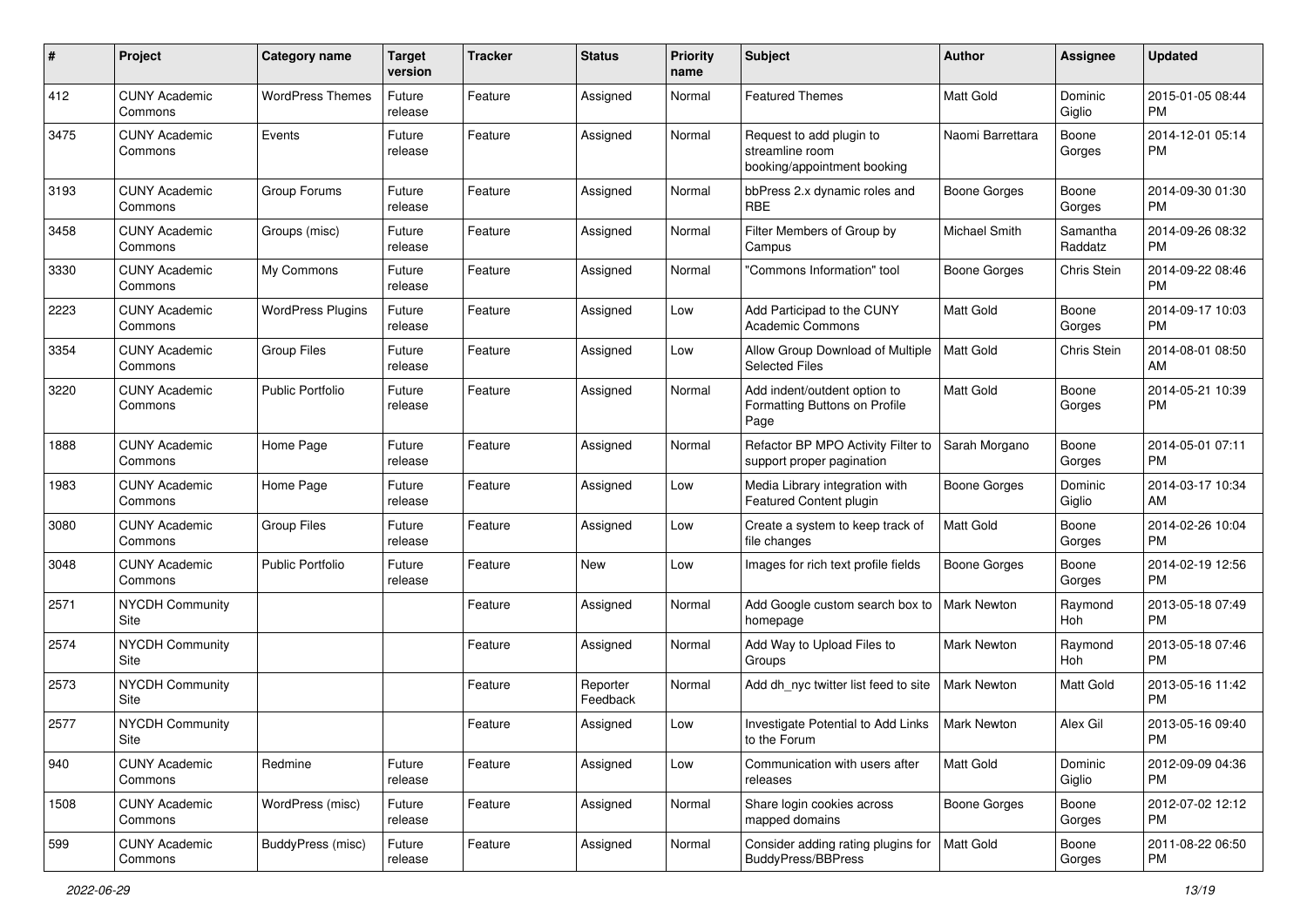| #     | Project                         | Category name            | <b>Target</b><br>version | <b>Tracker</b> | <b>Status</b>                       | <b>Priority</b><br>name | Subject                                                              | <b>Author</b>    | <b>Assignee</b> | <b>Updated</b>                |
|-------|---------------------------------|--------------------------|--------------------------|----------------|-------------------------------------|-------------------------|----------------------------------------------------------------------|------------------|-----------------|-------------------------------|
| 585   | <b>CUNY Academic</b><br>Commons | Group Forums             | Future<br>release        | Feature        | Assigned                            | Normal                  | Merge Forum Topics                                                   | Sarah Morgano    | Boone<br>Gorges | 2011-07-06 04:11<br>PM        |
| 635   | <b>CUNY Academic</b><br>Commons | BuddyPress (misc)        | Future<br>release        | Feature        | Assigned                            | Normal                  | Big Blue Button -<br>Videoconferencing in Groups and<br><b>Blogs</b> | <b>Matt Gold</b> | Boone<br>Gorges | 2011-03-14 03:24<br><b>PM</b> |
| 500   | <b>CUNY Academic</b><br>Commons | BuddyPress (misc)        | Future<br>release        | Feature        | Assigned                            | Normal                  | Export Group Data                                                    | Matt Gold        | Boone<br>Gorges | 2010-12-19 12:09<br><b>PM</b> |
| 435   | <b>CUNY Academic</b><br>Commons | <b>BuddyPress (misc)</b> | Future<br>release        | Feature        | Assigned                            | Normal                  | Include Avatar Images in Forum<br><b>Post Notification Emails</b>    | <b>Matt Gold</b> | Boone<br>Gorges | 2010-12-08 12:40<br><b>PM</b> |
| 377   | <b>CUNY Academic</b><br>Commons | BuddyPress (misc)        | Future<br>release        | Feature        | Assigned                            | Normal                  | Like buttons                                                         | <b>Matt Gold</b> | Boone<br>Gorges | 2010-11-16 05:13<br><b>PM</b> |
| 58    | <b>CUNY Academic</b><br>Commons | BuddyPress (misc)        | Future<br>release        | Feature        | Assigned                            | Low                     | Make member search sortable by<br>last name                          | Roberta Brody    | Boone<br>Gorges | 2010-08-26 02:38<br><b>PM</b> |
| 16291 | <b>CUNY Academic</b><br>Commons | Site cloning             | 2.0.2                    | Support        | Staged for<br>Production<br>Release | Normal                  | Images coming up blank in Media<br>Library                           | Marilyn Weber    | Raymond<br>Hoh  | 2022-06-23 08:28<br>PM        |
| 15169 | <b>CUNY Academic</b><br>Commons |                          | 2.0.2                    | Support        | Reporter<br>Feedback                | Normal                  | new Prelude website zipfiles for<br>custom theme and other files.    | Marilyn Weber    |                 | 2022-06-14 11:36<br>AM        |
| 15655 | <b>CUNY Academic</b><br>Commons |                          | 2.0.2                    | Support        | Reporter<br>Feedback                | Normal                  | Event Aggregator plugin?                                             | Marilyn Weber    |                 | 2022-06-14 11:36<br>AM        |
| 13946 | <b>CUNY Academic</b><br>Commons | <b>WordPress Plugins</b> | 2.1.0                    | Support        | Assigned                            | Normal                  | Custom Embed handler For<br>OneDrive files                           | scott voth       | Raymond<br>Hoh  | 2022-05-26 10:46<br>AM        |
| 16110 | <b>CUNY Academic</b><br>Commons |                          |                          | Support        | Reporter<br>Feedback                | Normal                  | remove Creative Commons<br>license from pages?                       | Marilyn Weber    | Raymond<br>Hoh  | 2022-05-17 06:11<br><b>PM</b> |
| 16099 | <b>CUNY Academic</b><br>Commons |                          |                          | Support        | Reporter<br>Feedback                | Normal                  | request for Newsletter Glue                                          | Marilyn Weber    |                 | 2022-05-13 12:14<br>РM        |
| 15685 | <b>CUNY Academic</b><br>Commons |                          |                          | Support        | New                                 | High                    | problem with chrome?                                                 | Marilyn Weber    |                 | 2022-04-25 03:40<br>PM        |
| 15816 | <b>CUNY Academic</b><br>Commons |                          | Not tracked              | Support        | <b>New</b>                          | Normal                  | slow loading at SPS                                                  | Marilyn Weber    |                 | 2022-04-05 01:26<br><b>PM</b> |
| 15767 | <b>CUNY Academic</b><br>Commons | WordPress (misc)         |                          | Support        | New                                 | Normal                  | Site loading slowly                                                  | scott voth       | Boone<br>Gorges | 2022-04-04 08:56<br><b>PM</b> |
| 15565 | <b>CUNY Academic</b><br>Commons |                          |                          | Support        | New                                 | Normal                  | Events - send updates to an email   Marilyn Weber<br>listserv        |                  |                 | 2022-03-10 01:06<br><b>PM</b> |
| 15370 | <b>CUNY Academic</b><br>Commons |                          |                          | Support        | Reporter<br>Feedback                | Normal                  | All-in-One Event Calendar?                                           | Marilyn Weber    |                 | 2022-02-17 11:03<br>AM        |
| 15176 | <b>CUNY Academic</b><br>Commons |                          | Not tracked              | Support        | Reporter<br>Feedback                | Normal                  | Archiving Q Writing & Old<br>Wordpress Sites on the Commons          | Laurie Hurson    |                 | 2022-02-08 10:28<br>AM        |
| 15260 | <b>CUNY Academic</b><br>Commons |                          |                          | Support        | Reporter<br>Feedback                | Normal                  | Diacritical markings   European<br><b>Stages</b>                     | Marilyn Weber    |                 | 2022-02-04 08:16<br>AM        |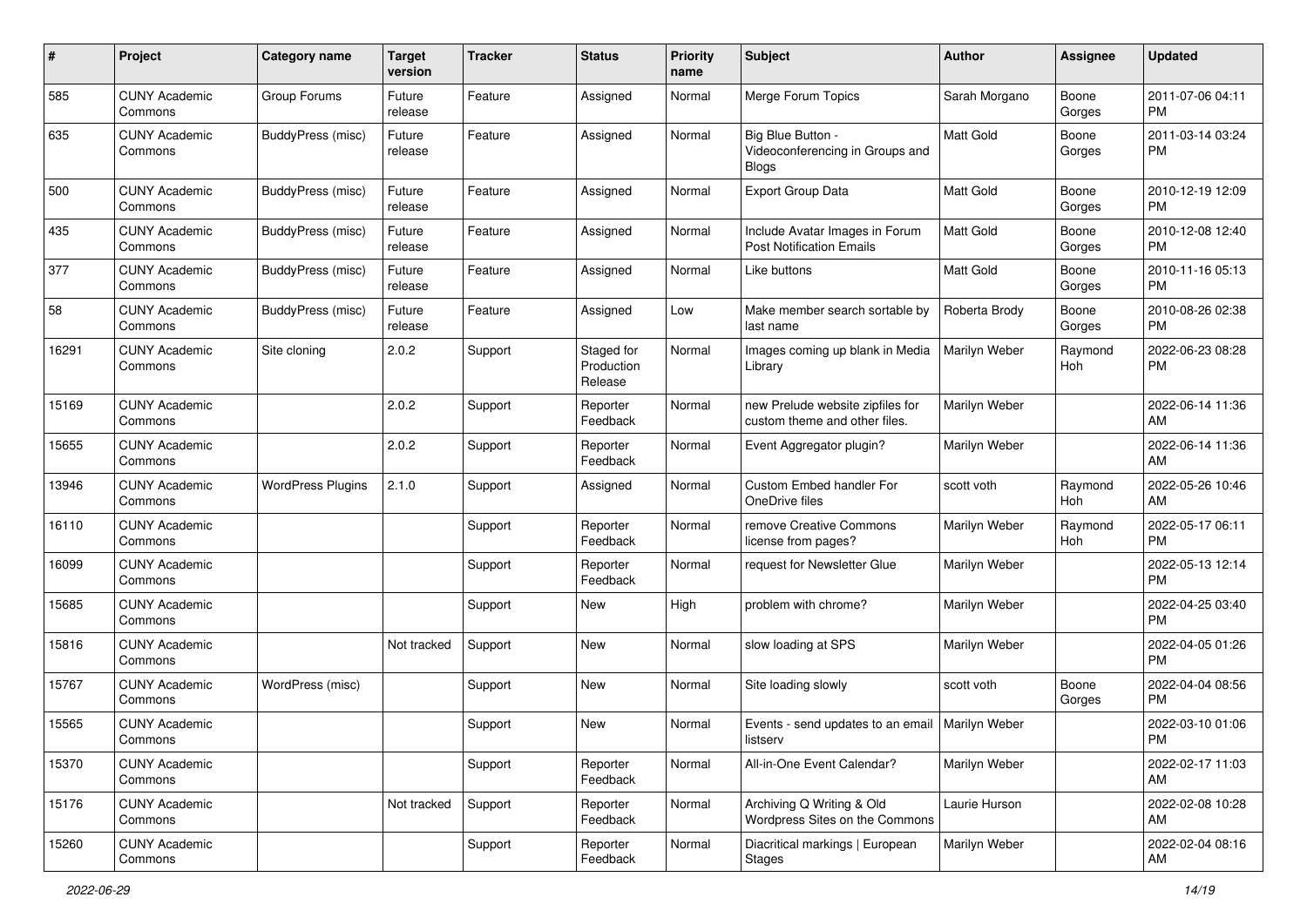| #     | Project                         | <b>Category name</b>      | <b>Target</b><br>version | <b>Tracker</b> | <b>Status</b>        | <b>Priority</b><br>name | <b>Subject</b>                                                   | <b>Author</b>  | <b>Assignee</b>       | <b>Updated</b>                |
|-------|---------------------------------|---------------------------|--------------------------|----------------|----------------------|-------------------------|------------------------------------------------------------------|----------------|-----------------------|-------------------------------|
| 15045 | <b>CUNY Academic</b><br>Commons |                           |                          | Support        | <b>New</b>           | Normal                  | no result for KCeL in the search<br>box on the commons           | Marilyn Weber  |                       | 2021-12-10 11:29<br>AM        |
| 14994 | <b>CUNY Academic</b><br>Commons | cdev.gc.cuny.edu          | Not tracked              | Support        | In Progress          | Normal                  | Clear Cache on CDEV                                              | scott voth     | Raymond<br><b>Hoh</b> | 2021-12-07 03:51<br><b>PM</b> |
| 14983 | <b>CUNY Academic</b><br>Commons | WordPress (misc)          | Not tracked              | Support        | Reporter<br>Feedback | Normal                  | 'Read More" tag not working                                      | Rebecca Krisel | Raymond<br>Hoh        | 2021-11-23 01:17<br><b>PM</b> |
| 14911 | <b>CUNY Academic</b><br>Commons | <b>WordPress Themes</b>   | Not tracked              | Support        | <b>New</b>           | Normal                  | Twentytwentyone theme                                            | Marilyn Weber  |                       | 2021-10-28 10:37<br>AM        |
| 14900 | <b>CUNY Academic</b><br>Commons |                           | Not tracked              | Support        | Reporter<br>Feedback | Normal                  | previous theme?                                                  | Marilyn Weber  |                       | 2021-10-25 10:31<br>AM        |
| 14842 | <b>CUNY Academic</b><br>Commons |                           | Not tracked              | Support        | Reporter<br>Feedback | Normal                  | Question about widgets and block<br>editor                       | Gina Cherry    |                       | 2021-10-06 03:01<br><b>PM</b> |
| 14784 | <b>CUNY Academic</b><br>Commons |                           |                          | Support        | Reporter<br>Feedback | Normal                  | User report of logo problem when<br>using Customizer theme       | Marilyn Weber  |                       | 2021-09-17 10:25<br>AM        |
| 14538 | <b>CUNY Academic</b><br>Commons |                           | Not tracked              | Support        | Reporter<br>Feedback | Normal                  | <b>Weebly To Commons</b>                                         | Laurie Hurson  |                       | 2021-09-14 10:47<br>AM        |
| 14398 | <b>CUNY Academic</b><br>Commons |                           | Not tracked              | Support        | Reporter<br>Feedback | Normal                  | Events plug-in notification<br>problem                           | Marilyn Weber  |                       | 2021-05-11 11:21<br>AM        |
| 14074 | <b>CUNY Academic</b><br>Commons | WordPress (misc)          | Not tracked              | Support        | Reporter<br>Feedback | Normal                  | page password protection<br>problem                              | Marilyn Weber  |                       | 2021-03-02 11:03<br>AM        |
| 13975 | <b>CUNY Academic</b><br>Commons | Social Paper              | Not tracked              | Support        | Reporter<br>Feedback | Normal                  | can't approve comments on Social<br>Paper paper                  | Marilyn Weber  |                       | 2021-02-12 09:33<br>AM        |
| 13286 | <b>CUNY Academic</b><br>Commons |                           | Not tracked              | Support        | New                  | Normal                  | problem connecting with<br>WordPress app                         | Marilyn Weber  | Raymond<br>Hoh        | 2020-09-08 11:16<br>AM        |
| 13255 | <b>CUNY Academic</b><br>Commons |                           | Not tracked              | Support        | Reporter<br>Feedback | Normal                  | Accessibility problems                                           | Marilyn Weber  |                       | 2020-09-01 05:48<br><b>PM</b> |
| 13034 | <b>CUNY Academic</b><br>Commons |                           | Not tracked              | Support        | Reporter<br>Feedback | Normal                  | a site is asking people to join the<br>Commons to get a download | Marilyn Weber  |                       | 2020-07-12 07:23<br>AM        |
| 12741 | <b>CUNY Academic</b><br>Commons | <b>WordPress Plugins</b>  | Not tracked              | Support        | Reporter<br>Feedback | Normal                  | Tableau Public Viz Block                                         | Marilyn Weber  | Raymond<br><b>Hoh</b> | 2020-05-12 11:00<br>AM        |
| 12484 | <b>CUNY Academic</b><br>Commons |                           | Not tracked              | Support        | Reporter<br>Feedback | Normal                  | Sign up Code for COIL Course<br>starting in March                | Laurie Hurson  | Matt Gold             | 2020-03-02 02:26<br><b>PM</b> |
| 12382 | <b>CUNY Academic</b><br>Commons | Membership                | Not tracked              | Support        | New                  | Normal                  | Email request change                                             | Marilyn Weber  | Marilyn<br>Weber      | 2020-02-06 12:56<br><b>PM</b> |
| 12352 | <b>CUNY Academic</b><br>Commons |                           | Not tracked              | Support        | <b>New</b>           | Normal                  | 'posts list" page builder block<br>option                        | Marilyn Weber  |                       | 2020-02-03 01:29<br><b>PM</b> |
| 12350 | <b>CUNY Academic</b><br>Commons | <b>Blogs (BuddyPress)</b> | Not tracked              | Support        | Reporter<br>Feedback | Normal                  | URL creation problem                                             | Marilyn Weber  |                       | 2020-02-03 11:27<br>AM        |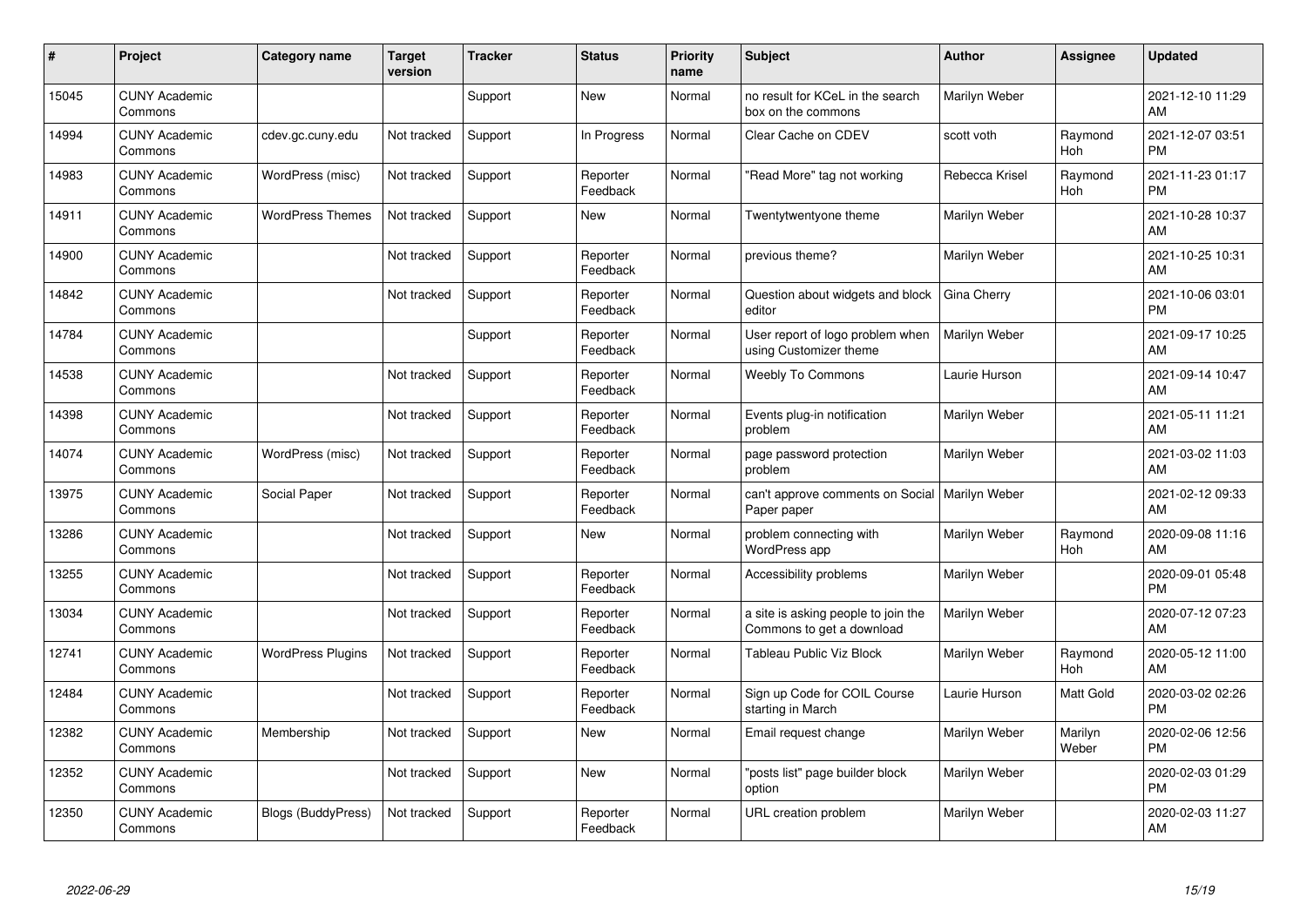| #     | Project                         | <b>Category name</b>     | <b>Target</b><br>version | <b>Tracker</b> | <b>Status</b>        | <b>Priority</b><br>name | <b>Subject</b>                                                    | Author          | <b>Assignee</b>  | <b>Updated</b>                |
|-------|---------------------------------|--------------------------|--------------------------|----------------|----------------------|-------------------------|-------------------------------------------------------------------|-----------------|------------------|-------------------------------|
| 12328 | <b>CUNY Academic</b><br>Commons |                          | Not tracked              | Support        | <b>New</b>           | Normal                  | Sign up Code for Non-CUNY<br>Faculty                              | Laurie Hurson   |                  | 2020-01-28 10:25<br>AM        |
| 12247 | <b>CUNY Academic</b><br>Commons | Publicity                | Not tracked              | Support        | <b>New</b>           | Normal                  | Screenshot of First Commons<br>Homepage                           | scott voth      | scott voth       | 2020-01-14 12:08<br><b>PM</b> |
| 12004 | <b>CUNY Academic</b><br>Commons |                          | Not tracked              | Support        | Reporter<br>Feedback | Normal                  | Notifications for spam blog<br>comments                           | Gina Cherry     | Raymond<br>Hoh   | 2019-11-01 12:05<br><b>PM</b> |
| 11519 | <b>CUNY Academic</b><br>Commons |                          | Not tracked              | Support        | Assigned             | Normal                  | comment option not appearing                                      | Marilyn Weber   |                  | 2019-09-24 10:28<br>AM        |
| 11883 | <b>CUNY Academic</b><br>Commons | Help/Codex               | Not tracked              | Support        | <b>New</b>           | Normal                  | Need Embedding Help Page<br>Update (Tableau)                      | Anthony Wheeler | scott voth       | 2019-09-24 08:49<br>AM        |
| 11848 | <b>CUNY Academic</b><br>Commons |                          | Not tracked              | Support        | Hold                 | Normal                  | a Dean of Faculty wants to share<br>a large file                  | Marilyn Weber   |                  | 2019-09-24 08:44<br>AM        |
| 11788 | <b>CUNY Academic</b><br>Commons | <b>WordPress Plugins</b> | Future<br>release        | Support        | Reporter<br>Feedback | Normal                  | Plugin Request - Browse Aloud                                     | scott voth      |                  | 2019-09-24 08:42<br>AM        |
| 11545 | <b>CUNY Academic</b><br>Commons | <b>WordPress Plugins</b> | Not tracked              | Support        | <b>New</b>           | Normal                  | <b>Twitter searches in WordPress</b>                              | Gina Cherry     | <b>Matt Gold</b> | 2019-09-23 01:03<br><b>PM</b> |
| 10273 | <b>CUNY Academic</b><br>Commons | Registration             | Not tracked              | Support        | Reporter<br>Feedback | Normal                  | users combining CF and campus<br>address                          | Marilyn Weber   |                  | 2019-09-18 10:58<br>AM        |
| 11787 | <b>CUNY Academic</b><br>Commons |                          | Not tracked              | Support        | Reporter<br>Feedback | Normal                  | automated comments notifications<br>on ZenDesk                    | Marilyn Weber   |                  | 2019-08-26 06:18<br><b>PM</b> |
| 11771 | <b>CUNY Academic</b><br>Commons |                          | Not tracked              | Support        | Reporter<br>Feedback | Normal                  | post displays in sections                                         | Marilyn Weber   |                  | 2019-08-20 10:34<br>AM        |
| 11493 | <b>CUNY Academic</b><br>Commons | Domain Mapping           | Not tracked              | Support        | Reporter<br>Feedback | Normal                  | Domain Mapping Request - Talia<br>Schaffer                        | scott voth      | <b>Matt Gold</b> | 2019-08-06 08:39<br>AM        |
| 11624 | <b>CUNY Academic</b><br>Commons | WordPress (misc)         | Not tracked              | Support        | <b>New</b>           | Normal                  | Change pages into posts or swap<br>database for a Commons site?   | Stephen Klein   | Raymond<br>Hoh   | 2019-07-09 11:04<br>AM        |
| 11496 | <b>CUNY Academic</b><br>Commons | <b>Public Portfolio</b>  | 1.15.2                   | Support        | <b>New</b>           | Normal                  | Replace Twitter Icon on Member<br>Portfolio page                  | scott voth      | Boone<br>Gorges  | 2019-06-06 01:03<br><b>PM</b> |
| 11509 | <b>CUNY Academic</b><br>Commons |                          | Not tracked              | Support        | Reporter<br>Feedback | Normal                  | deleted Page causing a Menu<br>problem?                           | Marilyn Weber   |                  | 2019-06-04 09:54<br>AM        |
| 11386 | <b>CUNY Academic</b><br>Commons | WordPress - Media        | Not tracked              | Support        | Reporter<br>Feedback | Normal                  | disappearing images                                               | scott voth      | Boone<br>Gorges  | 2019-05-14 10:32<br>AM        |
| 11449 | <b>CUNY Academic</b><br>Commons | WordPress - Media        | Not tracked              | Support        | Reporter<br>Feedback | Normal                  | Cloning Media Library for JITP<br>from Staging to Production Site | Patrick DeDauw  | Boone<br>Gorges  | 2019-05-13 12:00<br><b>PM</b> |
| 11149 | <b>CUNY Academic</b><br>Commons |                          | Not tracked              | Support        | Reporter<br>Feedback | Normal                  | comments getting blocked                                          | Marilyn Weber   | Raymond<br>Hoh   | 2019-03-26 11:40<br>AM        |
| 10982 | <b>CUNY Academic</b><br>Commons | Domain Mapping           | Not tracked              | Support        | Reporter<br>Feedback | Normal                  | <b>CNAME</b> question                                             | scott voth      |                  | 2019-01-22 04:29<br>PM        |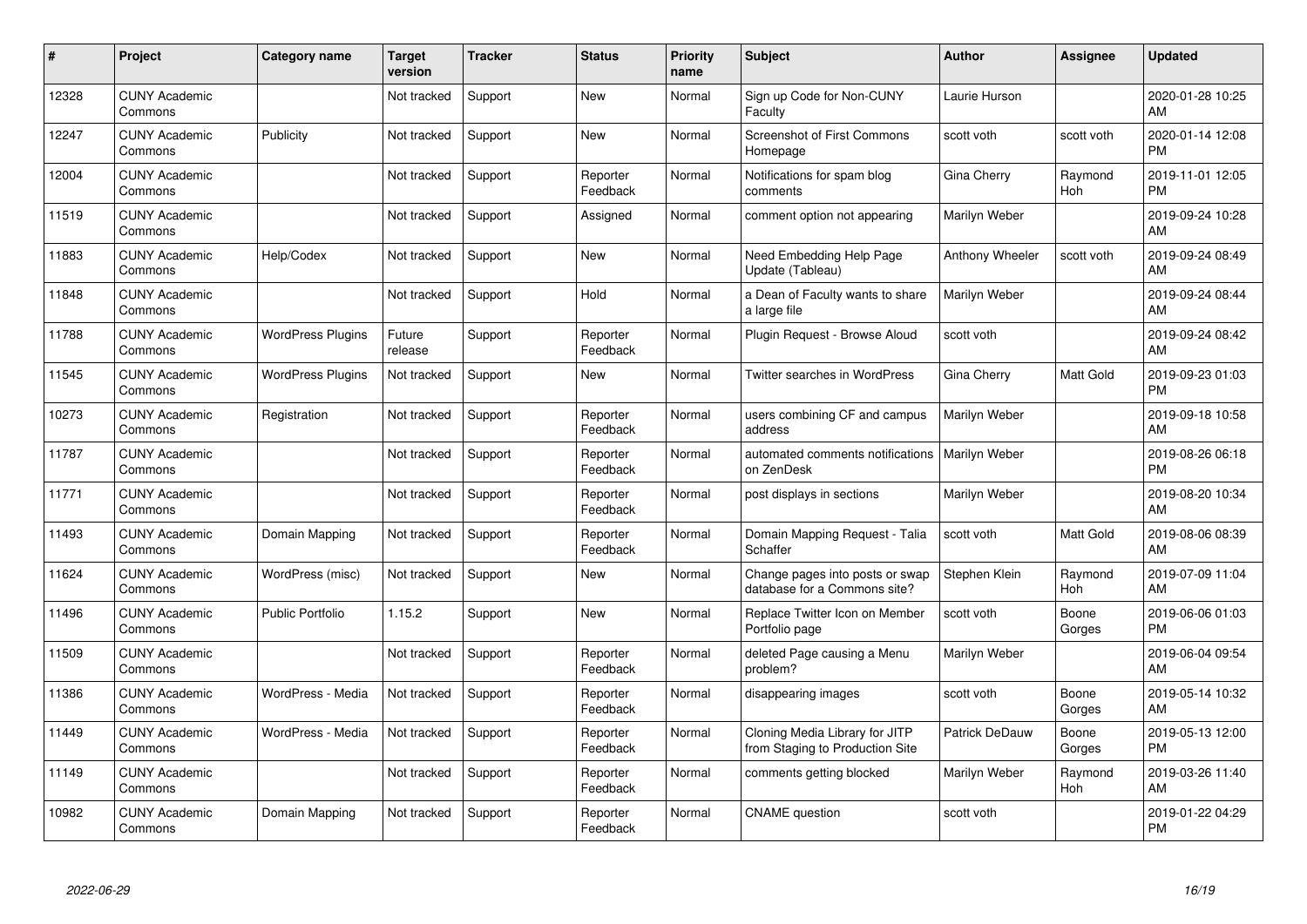| #     | Project                         | <b>Category name</b>     | <b>Target</b><br>version | <b>Tracker</b> | <b>Status</b>        | <b>Priority</b><br>name | <b>Subject</b>                                                                     | <b>Author</b>       | <b>Assignee</b>     | <b>Updated</b>                |
|-------|---------------------------------|--------------------------|--------------------------|----------------|----------------------|-------------------------|------------------------------------------------------------------------------------|---------------------|---------------------|-------------------------------|
| 10839 | <b>CUNY Academic</b><br>Commons | About page               | Not tracked              | Support        | <b>New</b>           | Normal                  | <b>Mission Statement Needs</b><br>Revision                                         | scott voth          | Matt Gold           | 2018-12-26 10:58<br>AM        |
| 10657 | <b>CUNY Academic</b><br>Commons |                          | Not tracked              | Support        | Reporter<br>Feedback | Normal                  | child theme problems                                                               | Marilyn Weber       |                     | 2018-11-08 01:19<br><b>PM</b> |
| 9941  | <b>CUNY Academic</b><br>Commons | Wiki                     | Not tracked              | Support        | Assigned             | Normal                  | Wiki functionality                                                                 | <b>Matt Gold</b>    | Boone<br>Gorges     | 2018-06-26 10:57<br>AM        |
| 9729  | <b>CUNY Academic</b><br>Commons | <b>SEO</b>               | Not tracked              | Support        | <b>New</b>           | Normal                  | 503 Errors showing on<br>newlaborforum.cuny.edu                                    | Diane Krauthamer    | Raymond<br>Hoh      | 2018-05-22 04:48<br><b>PM</b> |
| 8607  | <b>CUNY Academic</b><br>Commons |                          | Not tracked              | Support        | <b>New</b>           | Normal                  | Paypal?                                                                            | Marilyn Weber       | Matt Gold           | 2018-05-15 01:37<br><b>PM</b> |
| 9207  | <b>CUNY Academic</b><br>Commons |                          | Future<br>release        | Support        | Reporter<br>Feedback | Normal                  | display dashboards made in<br>Tableau?                                             | Marilyn Weber       | Boone<br>Gorges     | 2018-04-10 10:42<br>AM        |
| 9211  | <b>CUNY Academic</b><br>Commons | <b>WordPress Plugins</b> | Future<br>release        | Support        | Reporter<br>Feedback | Normal                  | Auto-Role Setting in Forum Plugin<br>Causing Some Confusion                        | <b>Luke Waltzer</b> | Boone<br>Gorges     | 2018-03-13 11:44<br>AM        |
| 5826  | <b>CUNY Academic</b><br>Commons | <b>WordPress Plugins</b> | Future<br>release        | Support        | Reporter<br>Feedback | Normal                  | <b>Remove Subscription Options</b><br>plugin from directory                        | Sarah Morgano       | Sarah<br>Morgano    | 2016-10-21 04:14<br><b>PM</b> |
| 4986  | <b>CUNY Academic</b><br>Commons | ZenDesk                  | Not tracked              | Support        | Assigned             | Normal                  | Prepare documentation for<br>Zendesk re web widget                                 | <b>Matt Gold</b>    | Samantha<br>Raddatz | 2016-02-25 03:09<br><b>PM</b> |
| 636   | <b>CUNY Academic</b><br>Commons | WordPress (misc)         | Not tracked              | Support        | Assigned             | Normal                  | Create Lynda.com-like Table of<br>Contents for Prospective Tutorial<br>Screencasts | <b>Matt Gold</b>    | scott voth          | 2016-02-23 03:12<br><b>PM</b> |
| 4070  | <b>CUNY Academic</b><br>Commons | Analytics                | Not tracked              | Support        | Assigned             | Normal                  | Request for JITP site analytics                                                    | <b>Matt Gold</b>    | Seth Persons        | 2016-02-23 03:09<br><b>PM</b> |
| 2175  | <b>CUNY Academic</b><br>Commons | WordPress (misc)         | Not tracked              | Support        | Assigned             | Normal                  | Subscibe 2 vs. Jetpack<br>subscription options                                     | local admin         | <b>Matt Gold</b>    | 2016-01-26 04:58<br><b>PM</b> |
| 3492  | <b>CUNY Academic</b><br>Commons | <b>WordPress Themes</b>  | Future<br>release        | Support        | Assigned             | Normal                  | Add CBOX theme to the<br>Commons                                                   | scott voth          | Raymond<br>Hoh      | 2014-10-08 05:55<br><b>PM</b> |
| 12392 | <b>CUNY Academic</b><br>Commons | Help/Codex               | Not tracked              | Documentation  | <b>New</b>           | Normal                  | <b>Updates to Common Commons</b><br>Questions on Help Page                         | scott voth          | Margaret<br>Galvan  | 2020-02-11 10:53<br>AM        |
| 8666  | <b>CUNY Academic</b><br>Commons | Teaching                 | Not tracked              | Documentation  | Assigned             | Normal                  | Create Teaching on the<br>Commons Resource Page                                    | Matt Gold           | Laurie Hurson       | 2019-09-23 03:16<br><b>PM</b> |
| 2666  | <b>CUNY Academic</b><br>Commons | About page               | Not tracked              | Documentation  | Assigned             | Normal                  | <b>Update About Text</b>                                                           | Chris Stein         | Luke Waltzer        | 2016-03-04 11:19<br>AM        |
| 3565  | <b>CUNY Academic</b><br>Commons | My Commons               | Not tracked              | Documentation  | New                  | Normal                  | Load Newest inconsistencies                                                        | Chris Stein         | scott voth          | 2015-11-09 01:16<br>PM        |
| 3524  | <b>CUNY Academic</b><br>Commons | Documentation            | Not tracked              | Documentation  | Assigned             | Normal                  | Post describing all you can do<br>when starting up a new<br>blog/group             | Matt Gold           | scott voth          | 2014-10-04 12:56<br>PM        |
| 9015  | <b>CUNY Academic</b><br>Commons | Groups (misc)            | Not tracked              | Outreach       | Assigned             | Normal                  | Email group admins the email<br>addresses of their groups                          | Matt Gold           | Matt Gold           | 2018-01-02 09:54<br>AM        |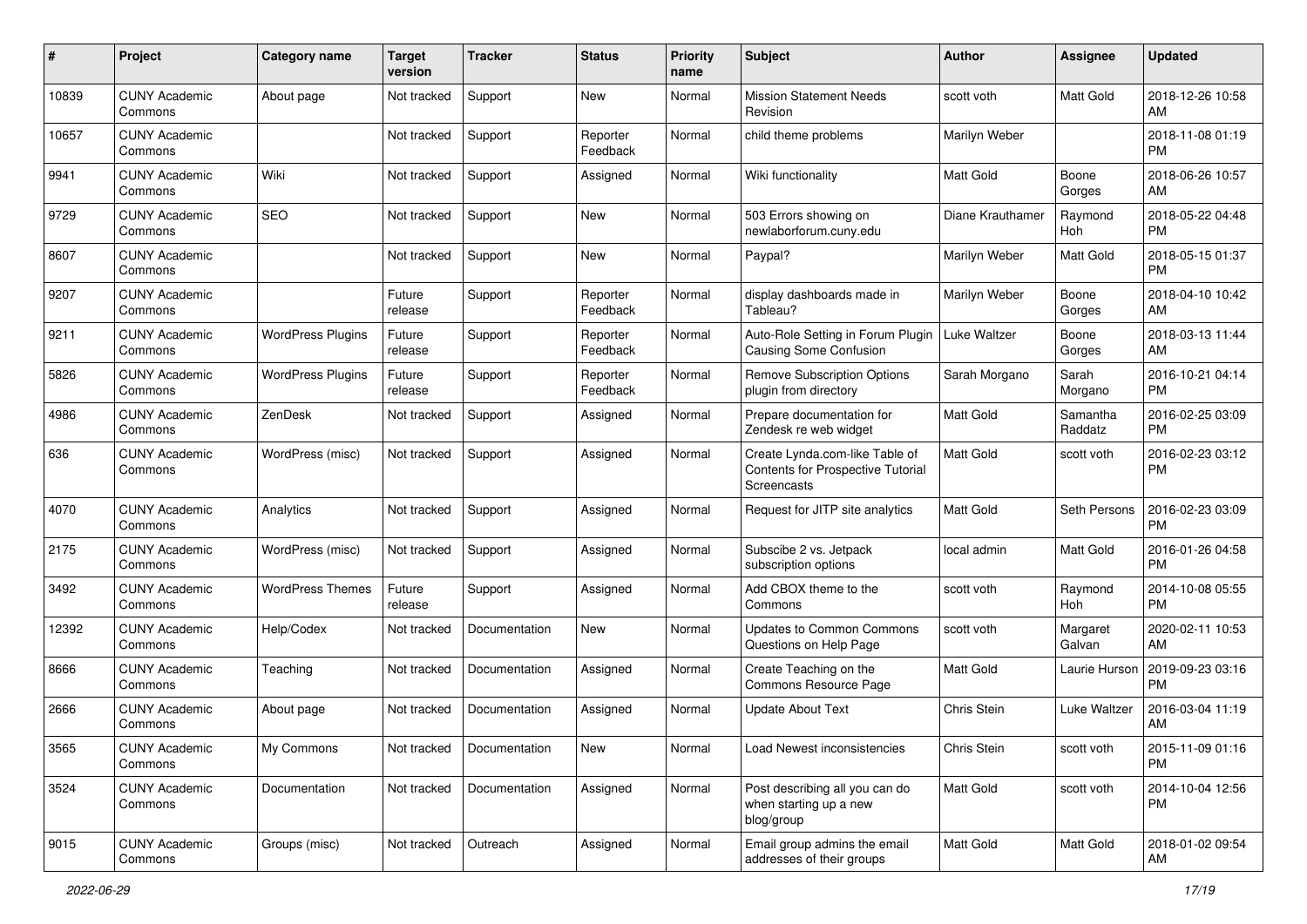| #     | Project                         | <b>Category name</b>        | <b>Target</b><br>version | <b>Tracker</b> | <b>Status</b>        | Priority<br>name | <b>Subject</b>                                                                       | <b>Author</b>    | Assignee            | <b>Updated</b>                |
|-------|---------------------------------|-----------------------------|--------------------------|----------------|----------------------|------------------|--------------------------------------------------------------------------------------|------------------|---------------------|-------------------------------|
| 3369  | <b>CUNY Academic</b><br>Commons | Reply By Email              | Not tracked              | Outreach       | Hold                 | Normal           | Release reply by email to WP<br>plugin directory                                     | <b>Matt Gold</b> | Raymond<br>Hoh      | 2016-03-01 12:46<br><b>PM</b> |
| 14504 | <b>CUNY Academic</b><br>Commons |                             | Not tracked              | Publicity      | Reporter<br>Feedback | Normal           | Adding showcases to home page<br>menu                                                | Laurie Hurson    | Boone<br>Gorges     | 2022-01-19 03:26<br><b>PM</b> |
| 14475 | <b>CUNY Academic</b><br>Commons |                             | Not tracked              | Publicity      | New                  | Normal           | <b>OER Showcase Page</b>                                                             | Laurie Hurson    | Laurie Hurson       | 2021-09-14 10:46<br>AM        |
| 11393 | <b>CUNY Academic</b><br>Commons |                             | Not tracked              | Publicity      | <b>New</b>           | Normal           | After 1.15 release, ceate a hero<br>slide and post about adding a site<br>to a group | scott voth       | Patrick<br>Sweeney  | 2019-05-14 10:32<br>AM        |
| 6665  | <b>CUNY Academic</b><br>Commons |                             | Not tracked              | Publicity      | <b>New</b>           | Normal           | Dead Link in 1.10 announcement<br>post                                               | Paige Dupont     | Stephen Real        | 2016-12-01 03:11<br><b>PM</b> |
| 6014  | <b>CUNY Academic</b><br>Commons | Publicity                   | Future<br>release        | Publicity      | Reporter<br>Feedback | Normal           | Google search listing                                                                | <b>Matt Gold</b> | Boone<br>Gorges     | 2016-09-21 03:48<br><b>PM</b> |
| 5298  | <b>CUNY Academic</b><br>Commons |                             | Not tracked              | Publicity      | <b>New</b>           | Normal           | Survey Pop-Up Text                                                                   | Samantha Raddatz | Samantha<br>Raddatz | 2016-03-22 12:27<br><b>PM</b> |
| 2612  | <b>CUNY Academic</b><br>Commons |                             | Not tracked              | Publicity      | Assigned             | Normal           | Pinterest site for the Commons                                                       | local admin      | Sarah<br>Morgano    | 2016-03-04 11:19<br>AM        |
| 3510  | <b>CUNY Academic</b><br>Commons | Publicity                   | 1.7                      | Publicity      | Assigned             | Normal           | Post on the News Blog re: 'My<br>Commons'                                            | Micki Kaufman    | Sarah<br>Morgano    | 2014-10-15 11:18<br>AM        |
| 3511  | <b>CUNY Academic</b><br>Commons | Publicity                   | 1.7                      | Publicity      | Assigned             | Normal           | Social media for 1.7                                                                 | Micki Kaufman    | Sarah<br>Morgano    | 2014-10-14 03:32<br><b>PM</b> |
| 3509  | <b>CUNY Academic</b><br>Commons | Publicity                   | 1.7                      | Publicity      | <b>New</b>           | Normal           | Create 1.7 digital signage imagery                                                   | Micki Kaufman    | Marilyn<br>Weber    | 2014-10-01 12:40<br><b>PM</b> |
| 3506  | <b>CUNY Academic</b><br>Commons | Publicity                   | 1.7                      | Publicity      | New                  | Normal           | Prepare 1.7 email messaging                                                          | Micki Kaufman    | Micki<br>Kaufman    | 2014-10-01 12:36<br><b>PM</b> |
| 10439 | <b>CUNY Academic</b><br>Commons | Design                      | 2.1.0                    | Design/UX      | <b>New</b>           | Normal           | Create Style Guide for Commons                                                       | Sonja Leix       | Sara Cannon         | 2022-06-28 01:43<br><b>PM</b> |
| 10580 | <b>CUNY Academic</b><br>Commons | Information<br>Architecture | Future<br>release        | Design/UX      | <b>New</b>           | Normal           | Primary nav item review                                                              | Boone Gorges     | Sara Cannon         | 2022-06-28 01:29<br><b>PM</b> |
| 15210 | <b>CUNY Academic</b><br>Commons | Analytics                   | Not tracked              | Design/UX      | <b>New</b>           | Normal           | Google Analytics improvements                                                        | Colin McDonald   | Boone<br>Gorges     | 2022-05-24 10:47<br>AM        |
| 11843 | <b>CUNY Academic</b><br>Commons | WordPress (misc)            | Future<br>release        | Design/UX      | New                  | Normal           | Tweaking the Gutenberg Editor<br>Interface                                           | Laurie Hurson    |                     | 2022-04-26 12:00<br><b>PM</b> |
| 7624  | <b>CUNY Academic</b><br>Commons | BuddyPress (misc)           | Future<br>release        | Design/UX      | <b>New</b>           | Normal           | <b>BP</b> Notifications                                                              | Luke Waltzer     | Paige Dupont        | 2017-02-08 10:43<br><b>PM</b> |
| 6392  | <b>CUNY Academic</b><br>Commons | Group Forums                | Future<br>release        | Design/UX      | Assigned             | Low              | <b>Composition/Preview Panes in</b><br>Forum Posts                                   | Luke Waltzer     | Paige Dupont        | 2016-10-21 04:26<br><b>PM</b> |
| 6298  | <b>CUNY Academic</b><br>Commons | User Experience             | Not tracked              | Design/UX      | Assigned             | Normal           | Examine data from survey                                                             | <b>Matt Gold</b> | Margaret<br>Galvan  | 2016-10-14 12:16<br><b>PM</b> |